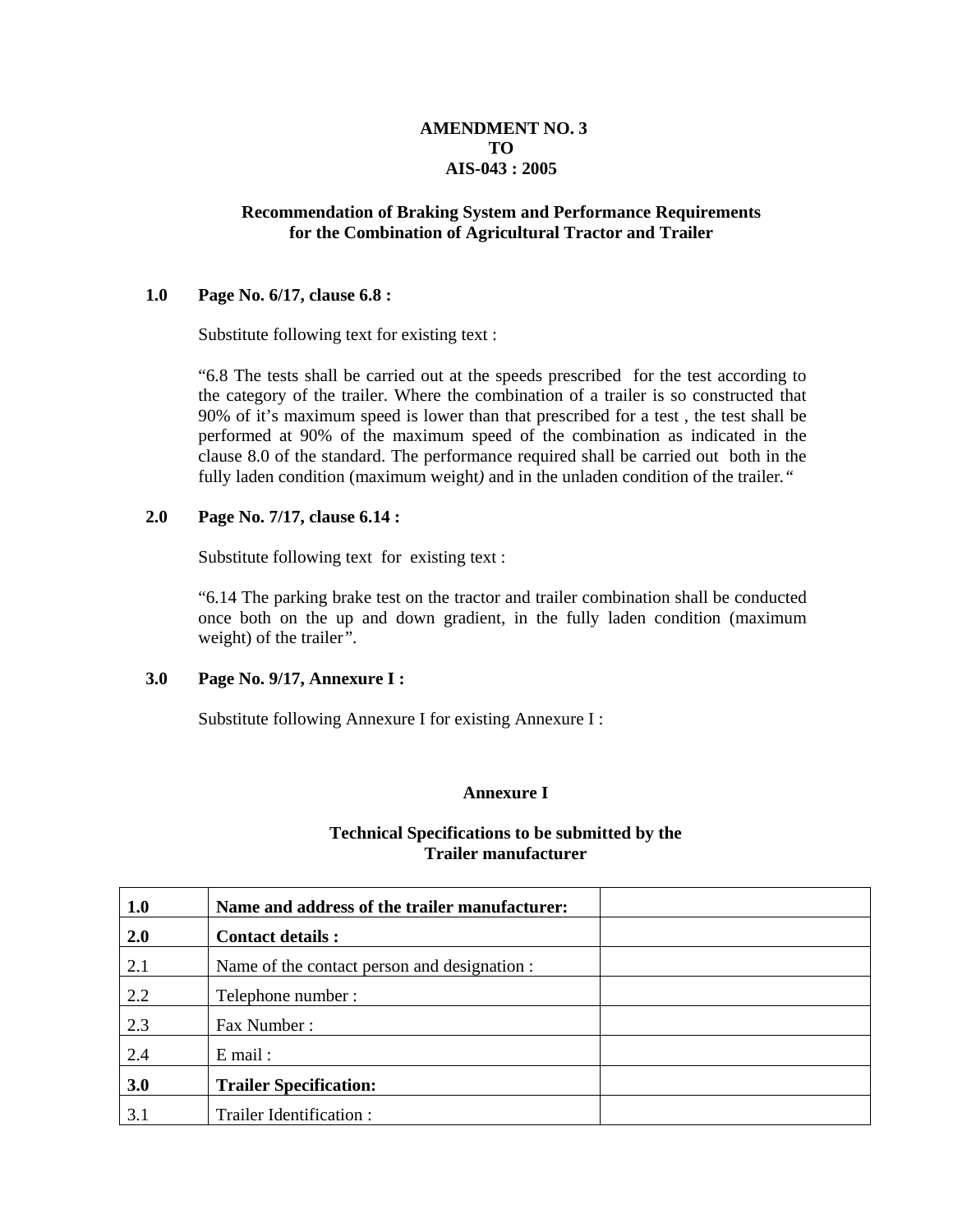| 3.1.1   | Name / Identification of the trailer (Base Model)                                                                                             |                   |                           |
|---------|-----------------------------------------------------------------------------------------------------------------------------------------------|-------------------|---------------------------|
| 3.1.1.1 | Category of the trailer as per AIS:043                                                                                                        |                   |                           |
| 3.1.1.2 | Type of trailer (Semi - Trailer / Full- Trailer)                                                                                              |                   |                           |
| 3.1.1.3 | Number of axles                                                                                                                               |                   |                           |
| 3.1.2   | Name of the Variants, if any                                                                                                                  |                   |                           |
| 3.1.2.1 | Type of trailer (Semi - Trailer / Full- Trailer):                                                                                             |                   |                           |
| 3.1.2.2 | Category of the trailer as per AIS:043                                                                                                        |                   |                           |
| 3.1.2.3 | Number of axles (Single / Double /Other) :                                                                                                    |                   |                           |
| 3.2     | Trailer Dimensions (mm)                                                                                                                       | <b>Base Model</b> | Variant $(s)$ , if<br>any |
| 3.2.1   | Overall Length                                                                                                                                |                   |                           |
| 3.2.2   | Overall Width                                                                                                                                 |                   |                           |
| 3.2.3   | Overall Height                                                                                                                                |                   |                           |
| 3.2.4   | Wheel base                                                                                                                                    |                   |                           |
| 3.2.5   | Wheel track                                                                                                                                   |                   |                           |
| 3.2.6   | Height of the trailer load platform from the ground<br>(in case of semi-trailer this dimension may be given<br>when coupled with the tractor) |                   |                           |
| 4.0     | <b>Description of the Service braking system:</b>                                                                                             |                   |                           |
| 4.1     | Make and Country of origin (If imported)                                                                                                      |                   |                           |
| 4.2     | Type (Inertia Over-<br>run/Mechanical/Hydraulic/Pneumatic/Air<br>assisted/vacuum assisted/Others)                                             |                   |                           |
| 4.3     | Control system & braking wheel                                                                                                                |                   |                           |
| 4.4     | Schematic layout of the trailer braking system                                                                                                |                   |                           |
| 5.0     | <b>Brake lining or pad :</b>                                                                                                                  |                   |                           |
| 5.1     | Nominal Dimensions, mm (Length x Width x<br>thickness)                                                                                        |                   |                           |
| 5.1.1   | Front wheel                                                                                                                                   |                   |                           |
| 5.1.2   | Rear wheel                                                                                                                                    |                   |                           |
| 5.1.3   | Others                                                                                                                                        |                   |                           |
| 5.2     | Effective area per axle, cm <sup>2</sup>                                                                                                      |                   |                           |
| 5.2.1   | Front axle                                                                                                                                    |                   |                           |
| 5.2.2   | Rear axle                                                                                                                                     |                   |                           |
| 5.2.3   | Others                                                                                                                                        |                   |                           |

| Manufacturer:      | <b>Document No:</b> | <b>Test Agency:</b> |             |
|--------------------|---------------------|---------------------|-------------|
|                    |                     |                     | Cert No:    |
| <b>Signature</b>   |                     | <b>Signature</b>    |             |
|                    |                     | <b>Name</b>         |             |
| <b>Name</b>        | <b>Sheet No</b>     | <b>Designation</b>  | <b>Seal</b> |
| <b>Designation</b> | <b>Date</b>         |                     | Page No of  |
|                    |                     | Date of Issue       |             |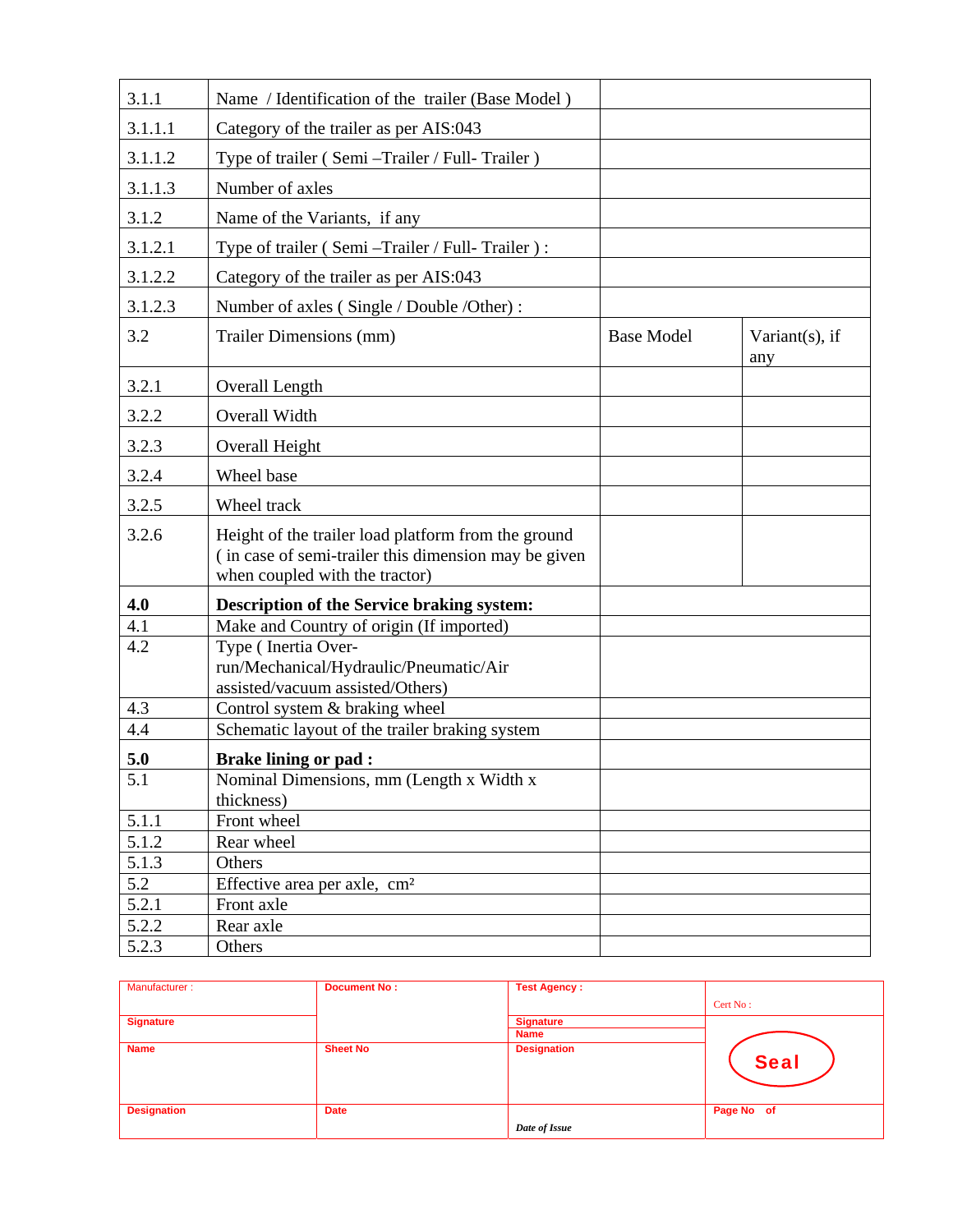| 5.3         | Make, Country of origin (If imported) and material |  |
|-------------|----------------------------------------------------|--|
|             | designation                                        |  |
| 5.3.1       | Front wheel / axle                                 |  |
| 5.3.2       | Rear wheel / axle                                  |  |
| 5.3.3       | Others                                             |  |
| 5.3.4       | Whether asbestos or asbestos-free                  |  |
| 6.0         | <b>Brake drum or disc:</b>                         |  |
| 6.1         | Front axle (Disc / Drum)                           |  |
| 6.1.1       | Effective Diameter, mm                             |  |
| 6.2         | Rear axle (Disc / drum)                            |  |
| 6.2.1       | Effective Diameter, mm                             |  |
| 6.3         | Other axle, if applicable (Disc / Drum)            |  |
| 6.3.1       | Effective diameter, mm                             |  |
| $7.0$       | Master cylinder or brake valve (if provided):      |  |
| 7.1         | Make and Country of origin (If imported)           |  |
| 7.2         | Type                                               |  |
| 7.3         | Inner diameter of the master cylinder, mm          |  |
| 7.4         | Operating stroke, mm                               |  |
| 7.5         | Type of supply tank                                |  |
| 8.0         | Wheel cylinder / Wheel Chamber (if provided):      |  |
| 8.1         | Diameter, mm                                       |  |
| 8.1.1       | Front                                              |  |
| 8.1.2       | Rear                                               |  |
| 8.1.3       | Others                                             |  |
| 8.2         | Type (single acting / double acting)               |  |
| 8.2.1       | Front                                              |  |
| 8.2.2       | Rear                                               |  |
| 8.2.3       | Others                                             |  |
| 9.0         | <b>Booster (if provided):</b>                      |  |
| 9.1         | Make and Country of origin (If imported)           |  |
| 9.2         | Type                                               |  |
| 9.3         | Boost ratio                                        |  |
| 9.4         | Size of the booster, mm (diameter)                 |  |
| <b>10.0</b> | Vacuum or Air assistance (if applicable):          |  |
| 10.1        | Pressure, $kg/cm2$                                 |  |
| 10.1.1      | Nominal ( $P_2$ as per IS:11852                    |  |
| 10.1.2      | Cut in                                             |  |
| 10.1.3      | Cut out                                            |  |
| 10.2        | Type of vacuum pump or air compressor              |  |

| Manufacturer:      | <b>Document No:</b> | <b>Test Agency:</b> |             |
|--------------------|---------------------|---------------------|-------------|
|                    |                     |                     | Cert No:    |
| <b>Signature</b>   |                     | <b>Signature</b>    |             |
|                    |                     | <b>Name</b>         |             |
| <b>Name</b>        | <b>Sheet No</b>     | <b>Designation</b>  | <b>Seal</b> |
| <b>Designation</b> | <b>Date</b>         |                     | Page No of  |
|                    |                     | Date of Issue       |             |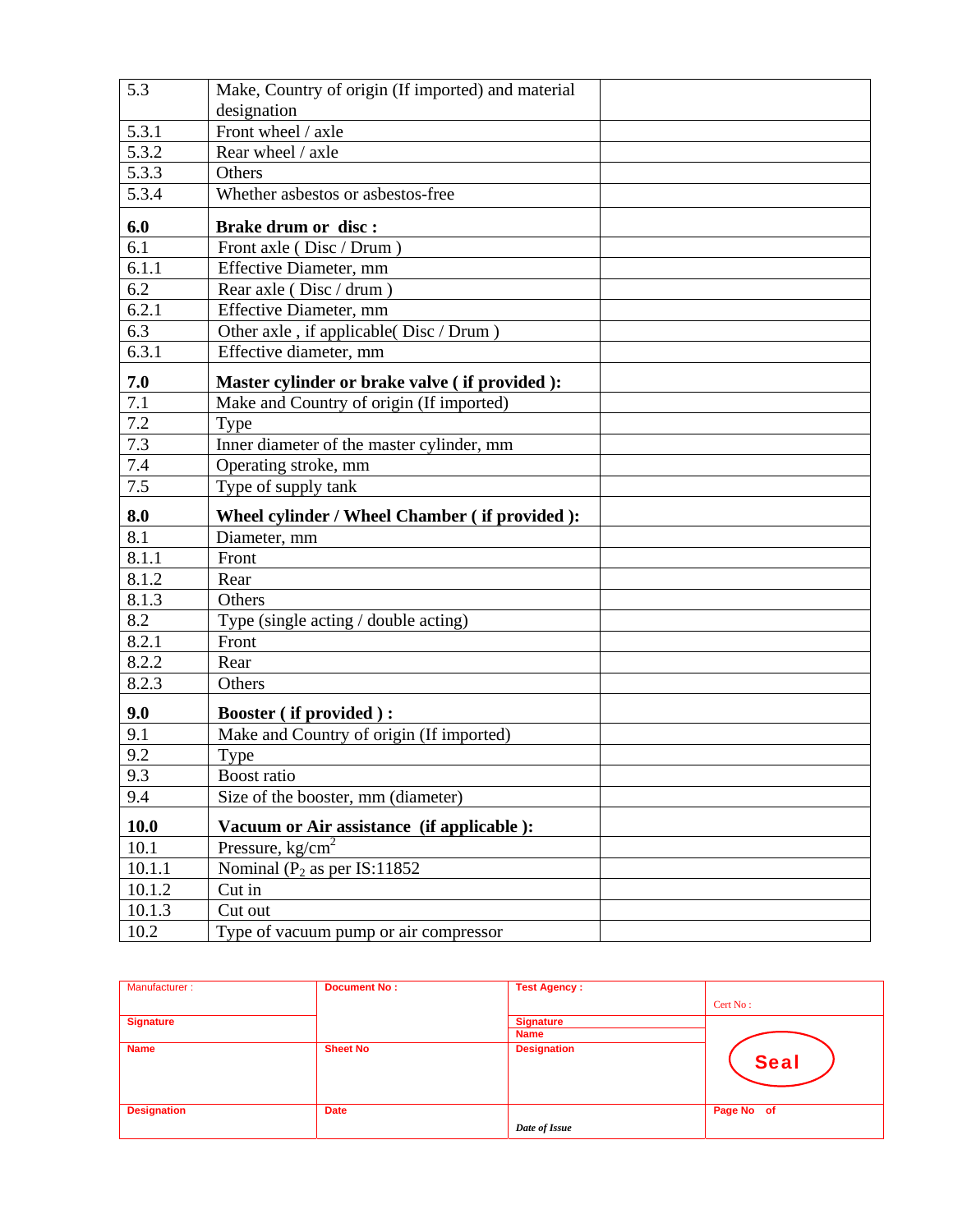| 10.3                | Type of pressure regulator                                      |  |              |      |                          |
|---------------------|-----------------------------------------------------------------|--|--------------|------|--------------------------|
| 10.4                | No. of tanks                                                    |  |              |      |                          |
| 10.5                | Tank Capacity, l                                                |  |              |      |                          |
|                     |                                                                 |  | Description  |      | Water Capacity in litres |
| 10.5.1              | Tank 1                                                          |  |              |      |                          |
| 10.5.2              | Tank 2                                                          |  |              |      |                          |
| 10.5.3              | Tank 3                                                          |  |              |      |                          |
| 10.5.4              | Tank 4                                                          |  |              |      |                          |
| 10.6                | <b>Brake Chamber</b>                                            |  | <b>Front</b> | Rear | <b>Parking</b>           |
| 10.6.1              | Make and type                                                   |  |              |      |                          |
| 10.6.2              | Size, mm                                                        |  |              |      |                          |
| 10.6.3              | Inner diameter, mm                                              |  |              |      |                          |
| 10.6.4              | Stroke, mm                                                      |  |              |      |                          |
| 11.0                | <b>Brake hose (if Hydraulic):</b>                               |  |              |      |                          |
| 11.1                | Make, Country of origin (If imported) and Identification<br>No. |  |              |      |                          |
| 11.2                | Free Length of hoses (mm)                                       |  |              |      |                          |
| 11.3                | Thickness of lining (mm)                                        |  |              |      |                          |
| 11.4                | Nominal bore dia, mm                                            |  |              |      |                          |
| $\frac{11.5}{11.5}$ | End fitting Type                                                |  |              |      |                          |
| 12.0                | <b>Failure Warning device for braking:</b>                      |  |              |      |                          |
| 12.1                | Type (Visual display/ audible/others)                           |  |              |      |                          |
| 12.2                | Operation pressure $\text{kg/cm}^2$ / bar / kPa                 |  |              |      |                          |
| 12.3                | Type of safety device                                           |  |              |      |                          |
| 13.0                | <b>Parking brake:</b>                                           |  |              |      |                          |
| 13.1                | Make and Country of origin (If imported)                        |  |              |      |                          |
| 13.2                | Type (mechanical/spring brake)                                  |  |              |      |                          |
| 13.3                | Acting on Transmission/wheel                                    |  |              |      |                          |
| 13.4                | Control System & Braking wheel                                  |  |              |      |                          |
| 13.5                | Lining/pad                                                      |  |              |      |                          |
| 13.5.1              | Name of producer:                                               |  |              |      |                          |
| 13.5.2              | Dimension mm                                                    |  |              |      |                          |
| 13.5.3              | Area cm <sup>2</sup>                                            |  |              |      |                          |
| 13.5.4              | Material                                                        |  |              |      |                          |
| 13.6                | Diameter of brake drum/disc mm                                  |  |              |      |                          |
| <b>14.0</b>         | Secondary brake (if provided):                                  |  |              |      |                          |
| 14.1                | Type                                                            |  |              |      |                          |
| 14.2                | Description                                                     |  |              |      |                          |

| Manufacturer:      | <b>Document No:</b> | <b>Test Agency:</b> |             |
|--------------------|---------------------|---------------------|-------------|
|                    |                     |                     | Cert No:    |
| <b>Signature</b>   |                     | <b>Signature</b>    |             |
|                    |                     | <b>Name</b>         |             |
| <b>Name</b>        | <b>Sheet No</b>     | <b>Designation</b>  | <b>Seal</b> |
| <b>Designation</b> | <b>Date</b>         |                     | Page No of  |
|                    |                     | Date of Issue       |             |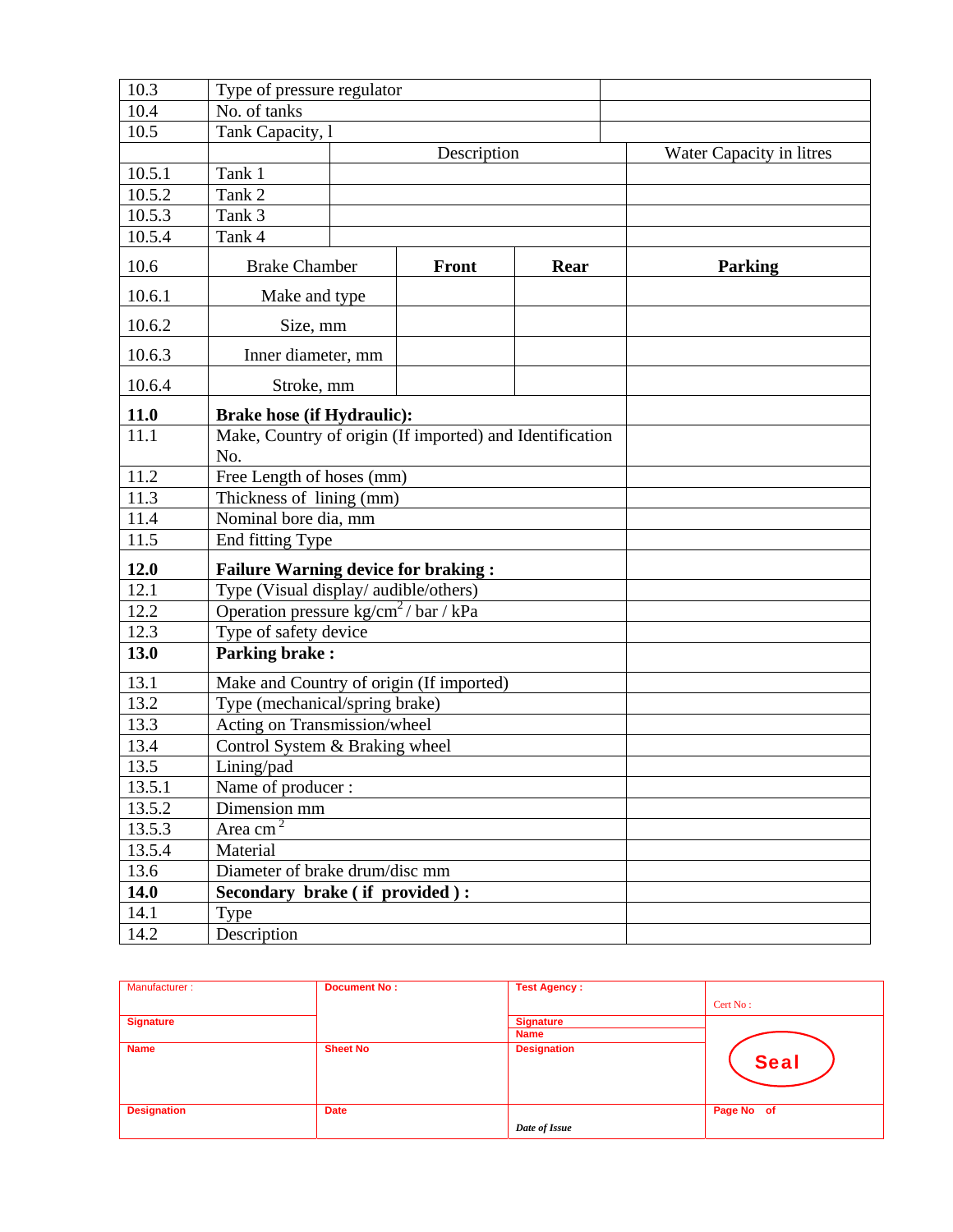| 15.0 |                                    | Additional retarding devices (if fitted):               |              |                    |
|------|------------------------------------|---------------------------------------------------------|--------------|--------------------|
| 15.1 | Type                               |                                                         |              |                    |
| 15.2 | Description                        |                                                         |              |                    |
| 15.3 | Deceleration at 30 km/h, $m/s^2$   |                                                         |              |                    |
| 16.0 | <b>Brake fluid:</b>                |                                                         |              |                    |
| 16.1 |                                    | Make and Country of origin (If imported)                |              |                    |
| 16.2 | Trade name                         |                                                         |              |                    |
| 16.3 |                                    | Specification/ grade as per Indian standard             |              |                    |
| 17.0 | Load distribution on the trailer : |                                                         |              |                    |
|      |                                    | Laden, kg                                               | Un laden, kg | Un laden F/R ratio |
| 17.1 | Front axle                         |                                                         |              |                    |
| 17.2 | Rear axle                          |                                                         |              |                    |
| 17.3 | Other axles                        |                                                         |              |                    |
| 17.4 | Total                              | $GVW$ -------- $kg$                                     |              |                    |
| 18.0 | Proportioning valve (if fitted):   |                                                         |              |                    |
| 18.1 |                                    | Make and Country of origin (If imported)                |              |                    |
| 18.2 | Characteristics                    |                                                         |              |                    |
| 18.3 | Identification                     |                                                         |              |                    |
| 19.0 | Apportioning valve (if fitted):    |                                                         |              |                    |
| 19.1 |                                    | Make and Country of origin (If imported)                |              |                    |
| 19.2 | Characteristics                    |                                                         |              |                    |
| 19.3 | Identification                     |                                                         |              |                    |
| 20.0 | Load sensing valve (if fitted):    |                                                         |              |                    |
| 20.1 |                                    | Make and Country of origin (If imported)                |              |                    |
| 20.2 | Characteristics                    |                                                         |              |                    |
| 20.3 | Identification                     |                                                         |              |                    |
| 21.0 | G valve (if fitted):               |                                                         |              |                    |
| 21.1 |                                    | Make and Country of origin (If imported)                |              |                    |
| 21.2 | Characteristics                    |                                                         |              |                    |
| 21.3 | Identification                     |                                                         |              |                    |
| 22.0 | Other valves (if fitted):          |                                                         |              |                    |
| 22.1 | Function                           |                                                         |              |                    |
| 22.2 |                                    | Make and Country of origin (If imported)                |              |                    |
| 22.3 | Characteristics                    |                                                         |              |                    |
| 22.4 | Identification                     |                                                         |              |                    |
| 23.0 |                                    | Details of the Agricultural tractor used for the test : |              |                    |
| 23.1 | Make and Model:                    |                                                         |              |                    |
| 23.2 | Rated Engine power, kW @rpm        |                                                         |              |                    |

| Manufacturer:      | <b>Document No:</b> | <b>Test Agency:</b> |             |
|--------------------|---------------------|---------------------|-------------|
|                    |                     |                     | Cert No:    |
| <b>Signature</b>   |                     | <b>Signature</b>    |             |
|                    |                     | <b>Name</b>         |             |
| <b>Name</b>        | <b>Sheet No</b>     | <b>Designation</b>  | <b>Seal</b> |
| <b>Designation</b> | <b>Date</b>         |                     | Page No of  |
|                    |                     | Date of Issue       |             |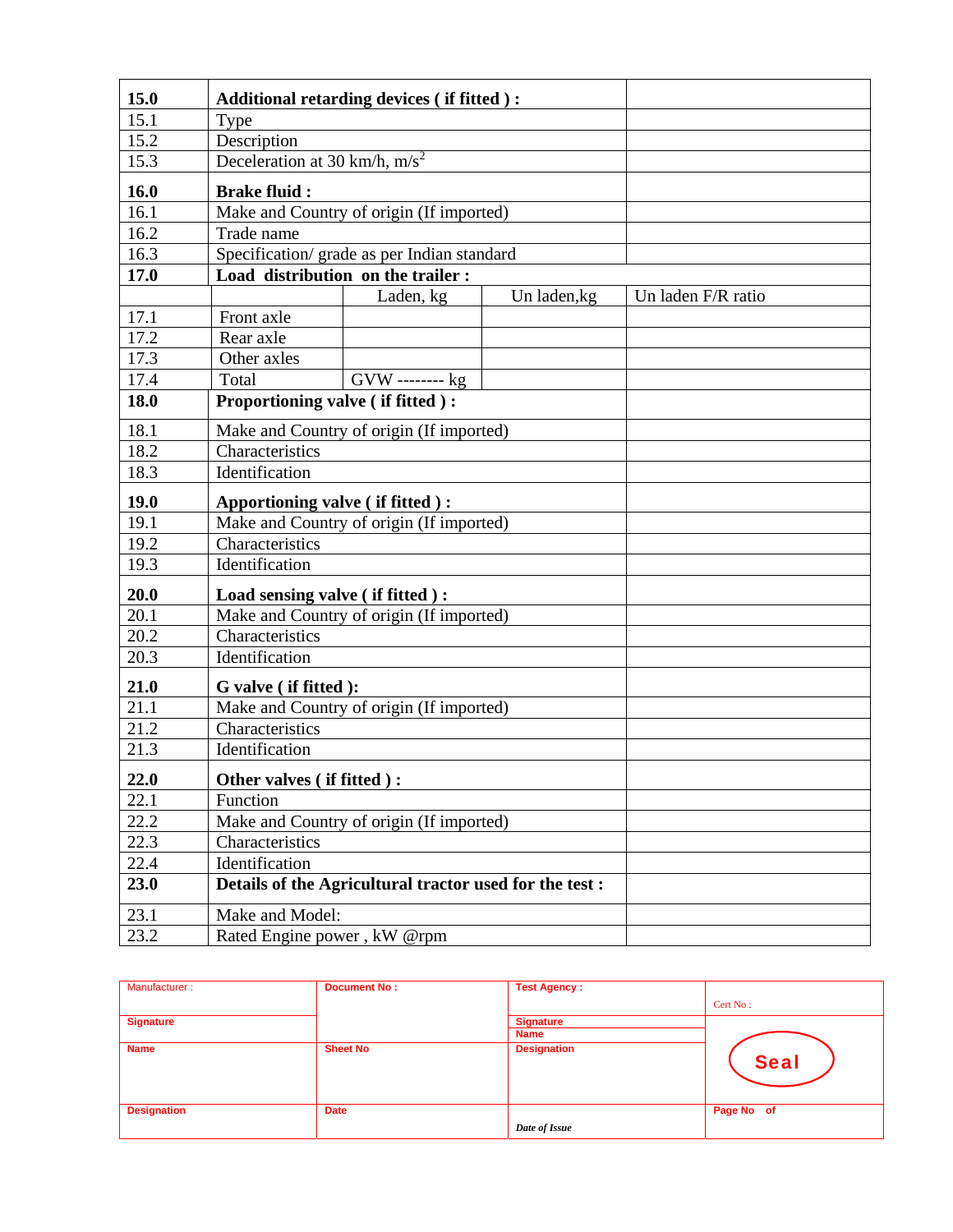| 23.3   | Max speed of the tractor, km/h                    |
|--------|---------------------------------------------------|
| 23.4   | Short description of the tractor braking system : |
| 24.0   | Tyres:                                            |
| 24.1   | <b>First Axle</b>                                 |
| 24.1.1 | Size and Ply rating                               |
| 24.1.2 | Make                                              |
| 24.1.3 | Load rating / Load index                          |
| 24.1.4 | Tyre pressure psi $(kg/cm2)$                      |
| 24.1.5 | Compliance to IS:15636-2005                       |
| 24.2   | Second Axle                                       |
| 24.2.1 | Size and Ply rating                               |
| 24.2.2 | Make                                              |
| 24.2.3 | Load rating / Load index                          |
| 24.2.4 | Tyre pressure, psi $(kg/cm2)$                     |
| 24.2.5 | Compliance to IS: 15636-2005                      |

#### PRINTED BY THE AUTOMOTIVE RESEARCH ASSOCIATION OF INDIA P.BO.NO.832, PUNE 411 004

#### ON BEHALF OF AUTOMTIVE INDUSTRY STANDARDS COMMITTEE

UNDER CENTRAL MOTOR VEHICLES RULES – TECHNICAL STANDING COMMITTEE

> SET-UP BY MINISTRY OF ROAD TRANSPORT & HIGHWAYS (DEPARTMENT OF ROAD TRANSPORT & HIGHWAYS) GOVERNMENT OF INDIA

> > May 2011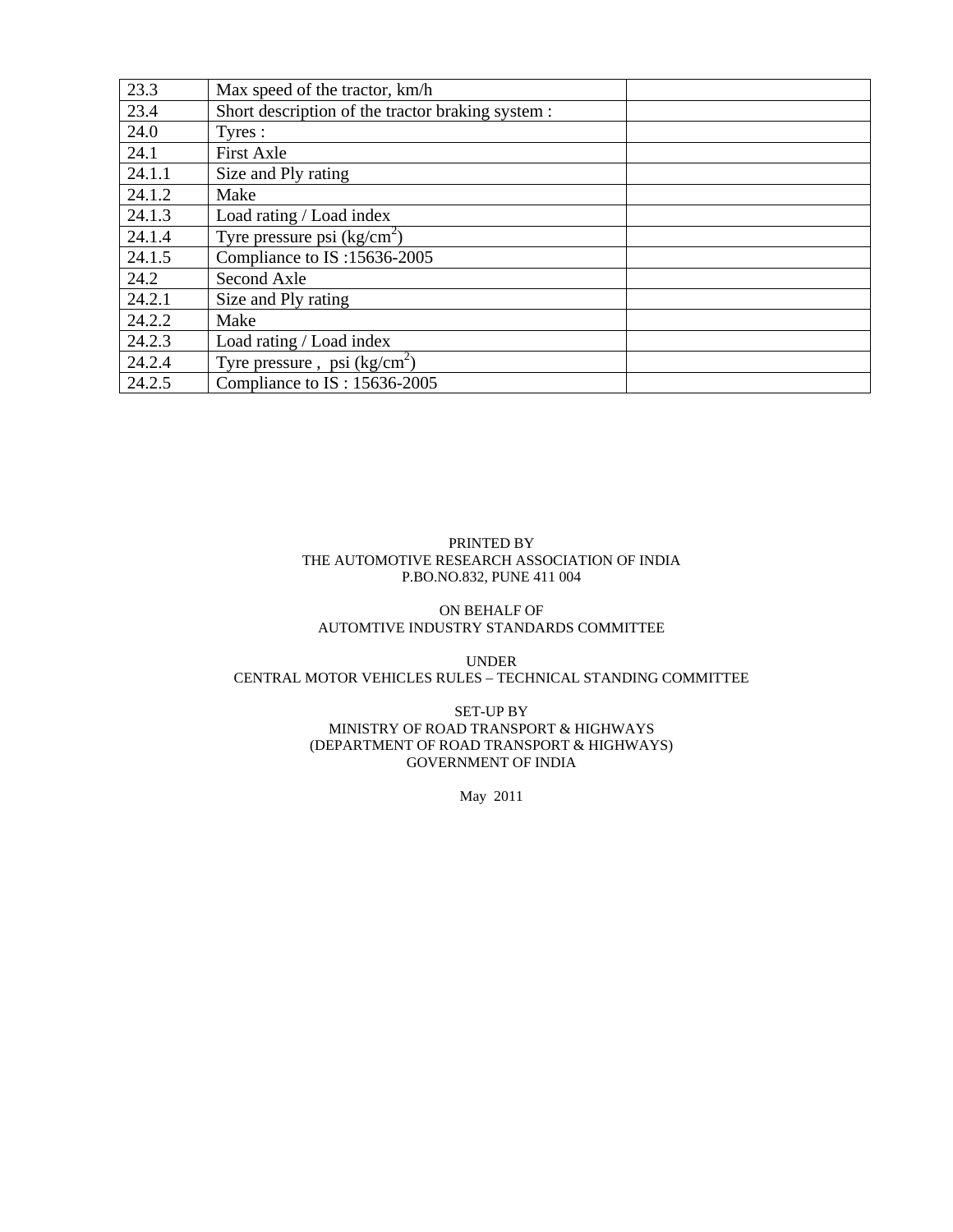#### **AMENDMENT NO.2 : 2010 TO AIS-043 : 2005**

### **Recommendation of Braking System and Performance requirements for the Combination of Agricultural Tractor and Trailer**

1.0 Page No. 4/17, clause 4.0 :

For Category R2 substitute following text for existing text :

"Category R2: Single axle trailer whose GVW exceeds 3.0 tons and does not exceed 6 tons."

#### PRINTED BY THE AUTOMOTIVE RESEARCH ASSOCIATION OF INDIA P.BO.NO.832, PUNE 411 004

#### ON BEHALF OF AUTOMTIVE INDUSTRY STANDARDS COMMITTEE

UNDER CENTRAL MOTOR VEHICLES RULES – TECHNICAL STANDING COMMITTEE

#### SET-UP BY MINISTRY OF ROAD TRANSPORT & HIGHWAYS (DEPARTMENT OF ROAD TRANSPORT & HIGHWAYS) GOVERNMENT OF INDIA

July 2010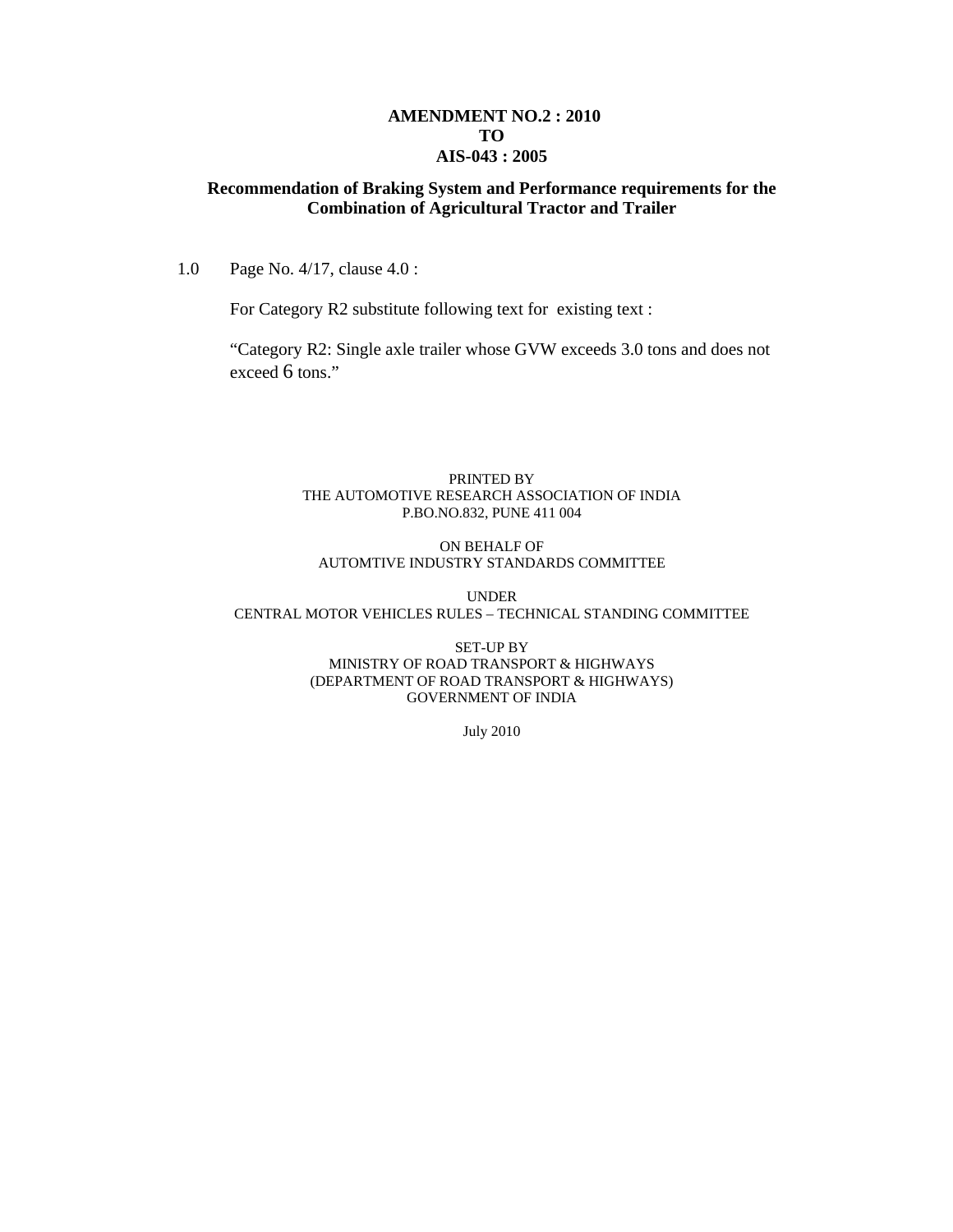# **AMENDMENT NO.1 TO**

# **AIS - 043**

## **Recommendation of Braking System and Performance requirements for the Combination of Agricultural Tractor and Trailer**

- 1.0 Page No. 1/17, clause 2.7 : Substitute " IS:11852 – 2001" for " IS:11852 –1987 ".
- 2.0 Page No. 2/17, clause 3.5, line No.5, 6 and 7 :

Substitute following text for existing text.

" (when the forces are generated by electro-magnetic action between two parts of the tractor moving relatively to each other), "

3.0 Page 7/17 :

After clause 6.16, the following clause be inserted.

" 6.17 The test is to be conducted in tractor engine disconnected condition. "

#### PRINTED BY THE AUTOMOTIVE RESEARCH ASSOCIATION OF INDAI P.BO.NO.832, PUNE 411 004

## ON BEHALF OF AUTOMTIVE INDUSTRY STANDXARDS COMMITTEE

UNDER

CENTRAL MOTOR VEHICLES RULES – TECHNICAL STANDING COMMITTEE

#### SET-UP BY MINISTRY OF SHIPPING, ROAD TRANSPORT & HIGHWAYS ( DEPARTMENT OF ROAD TRANSPORT & HIGHWAYS) GOVERNMENT OF INDIA

June 2007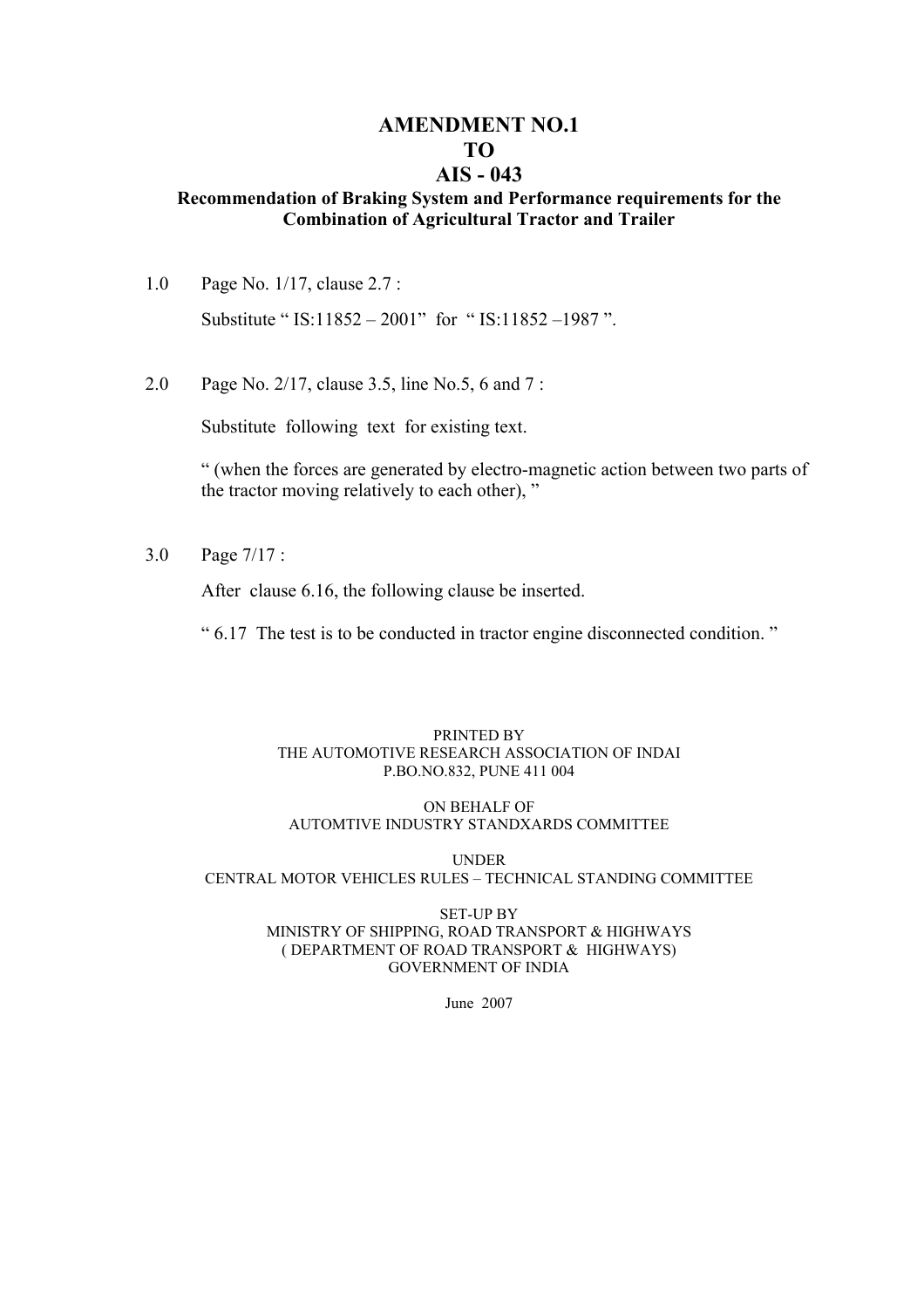# **AIS-043**

# **AUTOMOTIVE INDUSTRY STANDARD**

# **Recommendation of Braking System and Performance requirements for the Combination of Agricultural Tractor and Trailer**

PRINTED BY THE AUTOMOTIVE RESEARCH ASSOCIATION OF INDIA P.B. NO. 832, PUNE 411 004

ON BEHALF OF AUTOMOTIVE INDUSTRY STANDARDS COMMITTEE

UNDER CENTRAL MOTOR VEHICLE RULES – TECHNICAL STANDING COMMITTEE

> SET-UP BY MINISTRY OF SHIPPING, ROAD TRANSPORT & HIGHWAYS (DEPARTMENT OF ROAD TRANSPORT & HIGHWAYS) GOVERNMENT OF INDIA

> > December 2005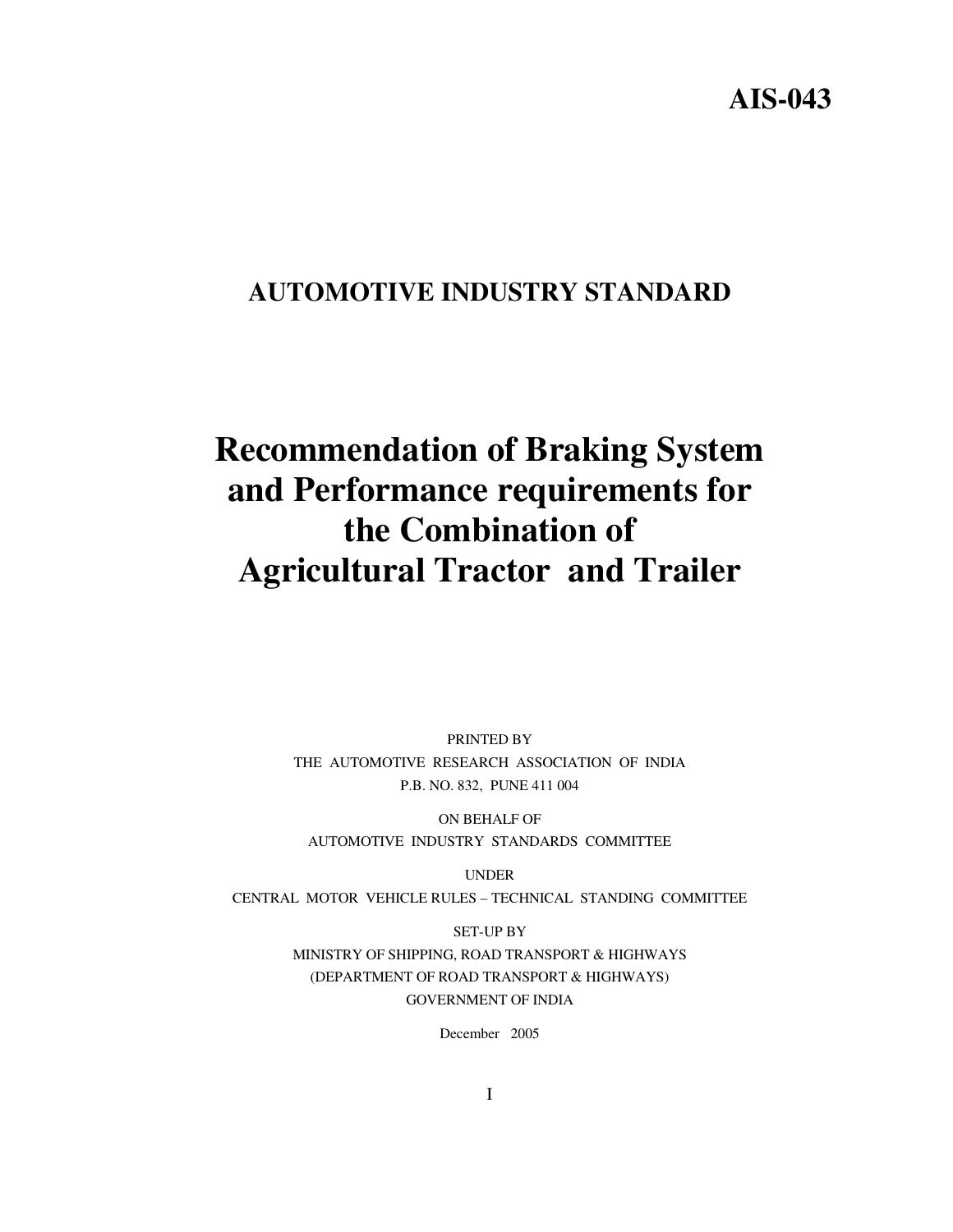# Status chart of the Standard to be used by the purchaser for updating the record

| Sr.<br>No. | Corr-<br>igenda | Amend-<br>ment | <b>Revision</b> | <b>Date</b> | <b>Remark</b> | Misc. |
|------------|-----------------|----------------|-----------------|-------------|---------------|-------|
|            |                 |                |                 |             |               |       |
|            |                 |                |                 |             |               |       |
|            |                 |                |                 |             |               |       |
|            |                 |                |                 |             |               |       |
|            |                 |                |                 |             |               |       |
|            |                 |                |                 |             |               |       |
|            |                 |                |                 |             |               |       |

**General remarks:**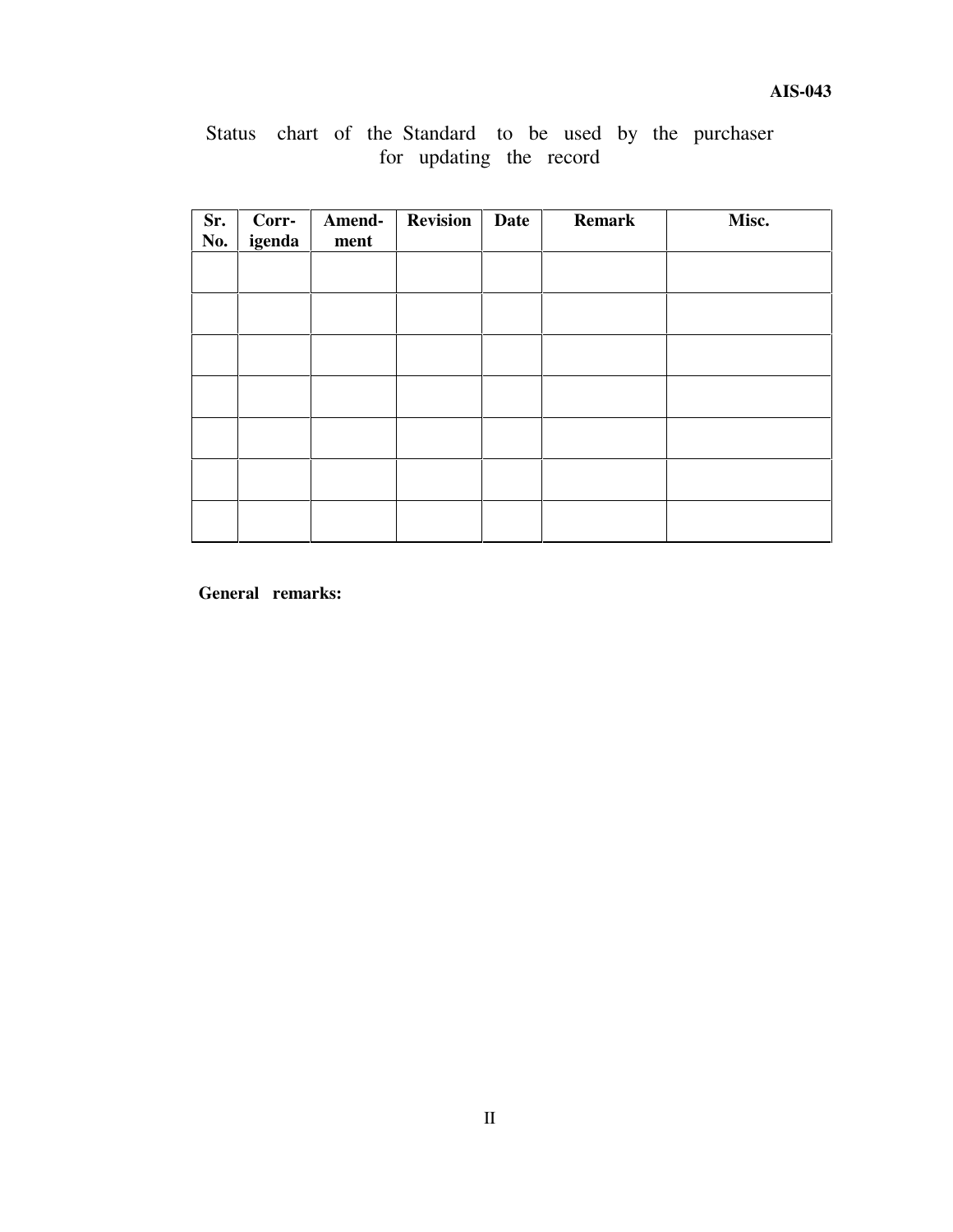#### **INTRODUCTION**

The Government of India felt the need for a permanent agency to expedite the publication of standards and development of test facilities in parallel when the work on the preparation of the standards is going on, as the development of improved safety critical parts can be undertaken only after the publication of the standard and commissioning of test facilities. To this end, the Ministry of Surface Transport (MOST) has constituted a permanent Automotive Industry Standards Committee (AISC) vide order No.RT-11028/11/97-MVL dated September 15, 1997. The standards prepared by AISC will be approved by the permanent CMVR -Technical Standing Committee (CTSC). After approval, the Automotive Research Association of India, (ARAI), Pune, being the Secretariat of the AIS Committee, has published this standard. For better dissemination of this information ARAI may publish this document on their Web site.

Currently most of the trailers that are coupled to agricultural tractors do not employ any sort of braking system which is vital from the point of safety both for the road users and the vehicle. CMVR-TSC had therefore directed AISC to formulate a standard to adequately cover these aspects. This standard recommends the type of braking system that need to be fitted on the trailers that are attached to agricultural tractors and their performance requirements when tested in combination with the agricultural tractor.

For the purposes of testing and approval, the trailer manufacturer has to submit a prototype of the trailer fitted with a braking system, to the authorized test agencies under Rule 126 of CMVR, 1989. In case if the tractor is not available with the test agency the same shall be arranged by the concerned trailer manufacturer.

|                      |  | While preparing this AIS considerable assistance is derived from the |  |  |  |
|----------------------|--|----------------------------------------------------------------------|--|--|--|
| following standards. |  |                                                                      |  |  |  |

| <b>ISO/DIS 5697-1</b>              | Tractors and Machinery for Agriculture and Forestry - Braking<br>Systems – Requirements. |
|------------------------------------|------------------------------------------------------------------------------------------|
| IS: 12061-1994                     | Agricultural Tractors - Braking Performance - Method of Test.                            |
| IS: 8213-1987                      | Agricultural Tractor Trailer – Specification.                                            |
| IS: 12239-1998                     | Guide for Safety and Comfort of Operator of Agricultural Tractor and<br>Power Tillers.   |
| IS: 12207-1987                     | Agricultural Tractors- Recommendations on selected Performance<br>Characteristics        |
| <b>EEC</b> Directive<br>76/432/EEC | Braking Devices of Wheeled Agricultural or Forestry Tractors.                            |
| $IS: 11852 - 1987$                 | Recommendations of Brakes and Braking System Requirements for<br>Automotive Vehicles.    |

The technical specifications that are to be submitted by the trailer manufacturer are as given in Annexure I.

The list of members of panel set-up under AISC for formulation of this standard is given in Annexure II.

The Automotive Industry Standards Committee responsible for preparation of this standard is given in Annexure III.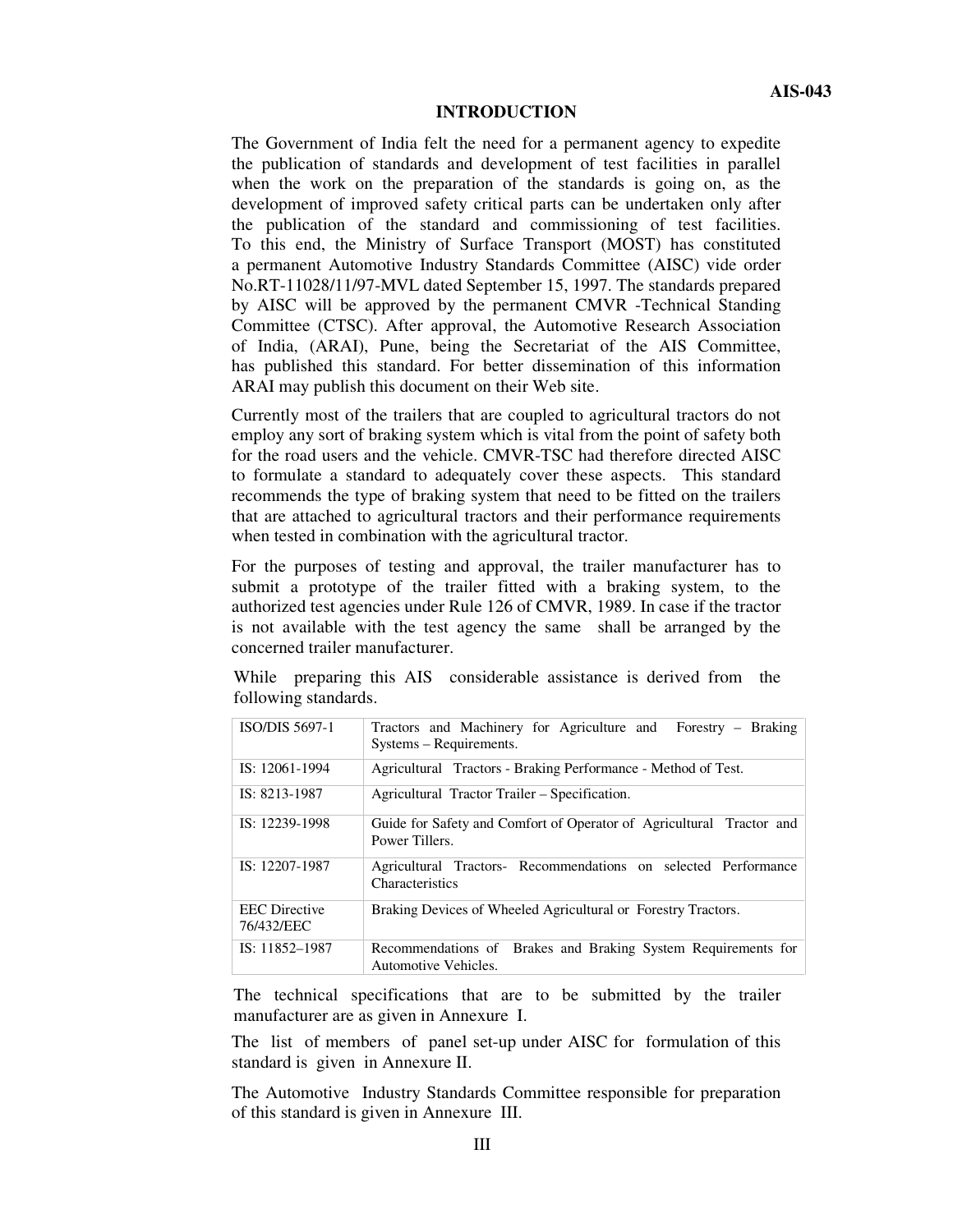## **Recommendation of Braking System and Performance Requirements for the Combination of Agricultural Tractor and Trailer.**

#### **1.0 SCOPE**

This standard applies to the combination of Agricultural tractors and their trailers intended exclusively for the carriage of agricultural products and their implements.

#### **2.0 REFERENCES**

- 2.1 ISO/DIS 5697-1 Tractors and Machinery for Agriculture and Forestry Braking Systems – Requirements. 2.2 IS: 12061-1994 Agricultural Tractors - Braking Performance - Method of Test.
- 2.3 IS: 8213-1987 Agricultural Tractor Trailer Specification.
- 2.4 IS: 12239-1998 Guide for Safety and Comfort of Operator of Agricultural Tractor and Power Tillers.
- 2.5 IS: 12207-1987 Agricultural Tractors- Recommendations on selected Performance Characteristics
- 2.6 EEC Directive 76/432/EEC Braking Devices of Wheeled Agricultural or Forestry Tractors.
- 2.7 IS: 11852–1987 Recommendations of Brakes and Braking System Requirements for Automotive Vehicles.

#### **3.0 TERMINOLOGY**

- 3.1 **Braking Device :** Braking device means a combination of parts whose function is progressively to reduce the speed of a moving tractor and trailer combination or to bring it to a halt , or to keep it stationary if already halted. A device shall consist of the control, the transmission and the brakes themselves.
- 3.2 **Graduated Braking :** Graduated braking means braking during which, on either the application or release of the brakes , within the normal range of operation of the device.
- 3.2.1 The driver can at any time increase or reduce the braking force through action on the control.
- 3.2.2 The braking force acts in the same direction as the action on the control (monotonic function).
- 3.2.3 It is easy to make a sufficiently fine adjustment to the braking force.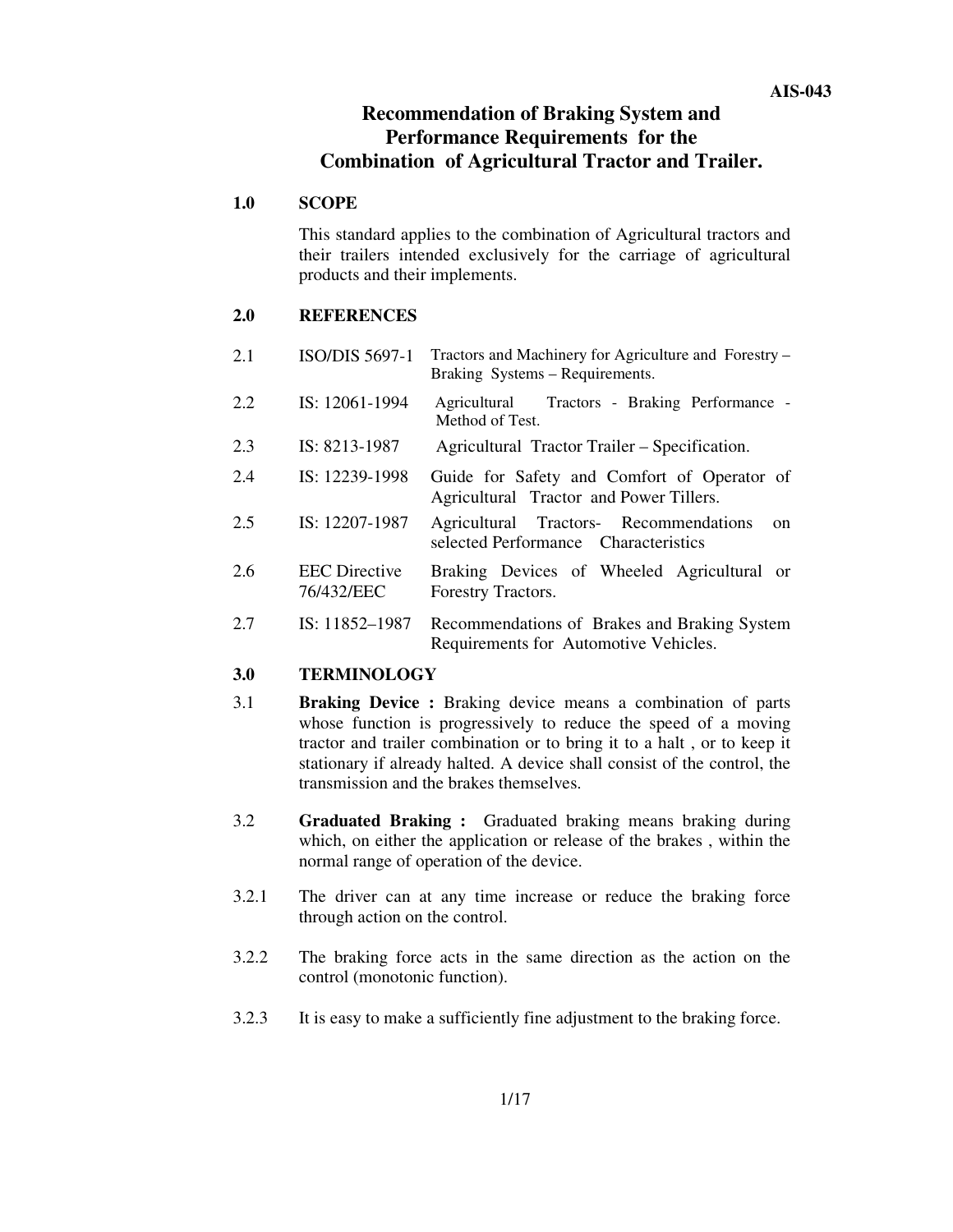- 3.3 **Control :** Control means the part actuated directly by the driver to supply to the transmission the energy required for braking or controlling it. This energy may be the muscular energy of the driver or energy from another source controlled by the driver or a combination of these various kinds of energy.
- 3.4 **Transmission :** Transmission means the combination of components situated between the control and the brake and connecting the two operationally. The transmission may be mechanical, hydraulic, pneumatic, electrical or mixed. Where the braking power is derived from or assisted by a source of energy independent of the driver but controlled by him, the reverse of energy in the device shall likewise be regarded as part of the transmission.
- 3.5 **Brake :** Brake means the component in which the forces opposing the movement of the tractor develop. It may be a friction brake (when the forces are generated by the friction between the two parts of the tractor moving relatively to one another) , an electrical brake (when the forces are generated by electro-magnetic action between two parts of the tractor moving relatively to each other, but not in contact with one another), a fluid brake or an engine brake (when the forces are derived from a controlled increase in the braking action of the engine transmitted to the wheels). A device which mechanically locks the tractor's transmission but which cannot be used when the tractor is in motion shall be regarded as parking brake.
- 3.6 **Different types of Braking Devices :** Different types of braking devices means equipment which differs in such essential respects as :
- 3.6.1 The characteristics of one or more components, for example the material, shape or size.
- 3.6.2 The arrangement of the components, different in design.
- 3.7 **Braking System Component :** Braking system component means one of the individual parts which, when assembled, constitute the braking device.
- 3.8 **Continuous Braking :** Continuous braking means the braking of combinations of vehicles through an installation having the following characteristics :
- 3.8.1 A single control which the driver actuates progressively, by a single movement, from his driving seat.
- 3.8.2 The energy used for braking the vehicles constituting the vehicle combination is supplied from the same source (which may be the muscular energy of the driver).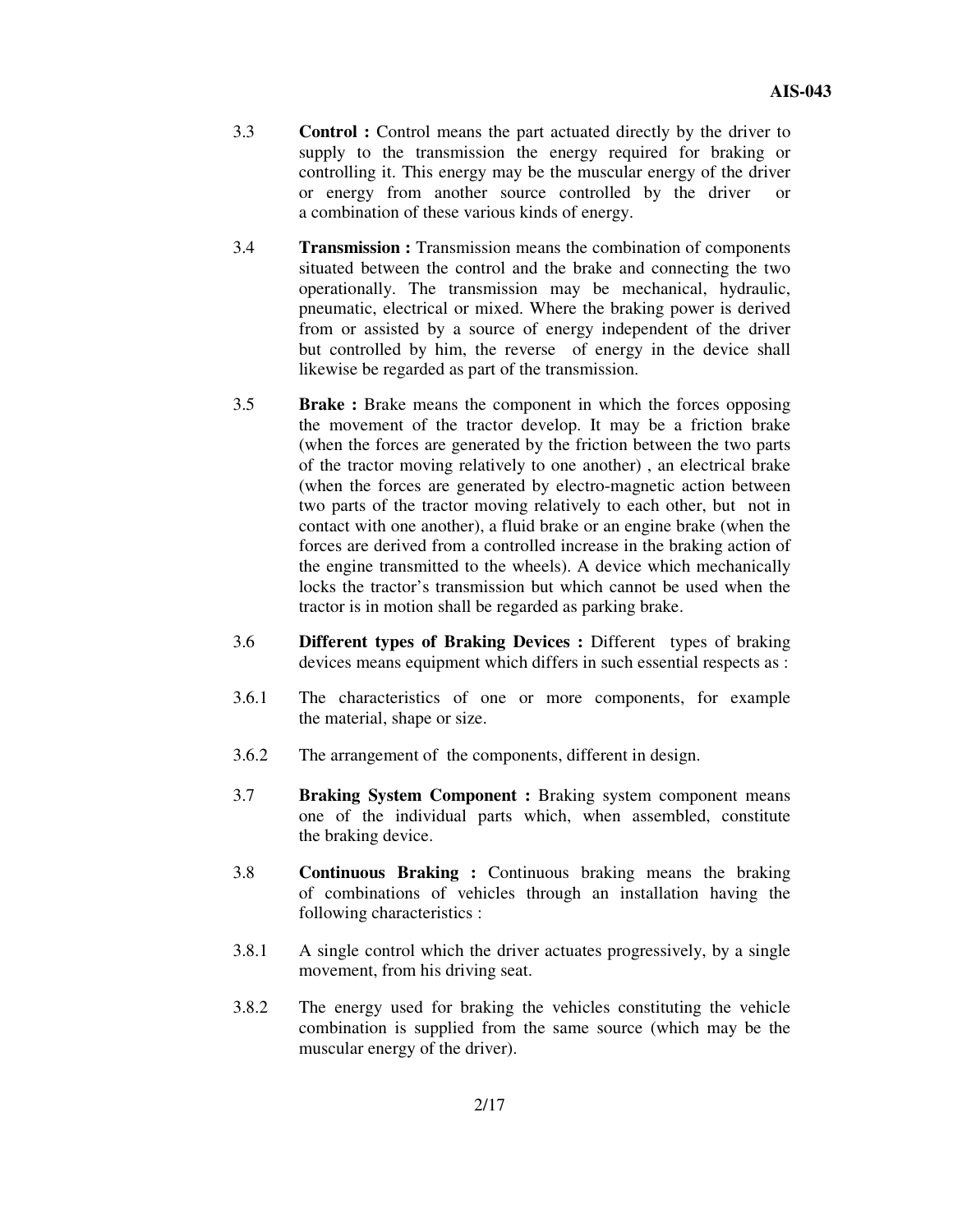- 3.8.3 The braking installation ensures simultaneous or suitably phased braking of each of the constituent vehicles of the combination, whatever their relative positions.
- 3.9 **Semi-continuous Braking :** Semi-continuous braking means the braking of combinations of vehicles through an installation having the following characteristics:
- 3.9.1 A single control which the driver can actuate progressively, by a single movement , from his driving seat.
- 3.9.2 The energy used for braking the vehicles constituting the vehicle combination is supplied from several different sources ( one of which may be the muscular energy of the driver ).
- 3.9.3 The braking installation ensures simultaneous or suitably phased braking of each of the constituent vehicles of the combination, whatever their relative positions.
- 3.10 **Independent Power-operated Braking or Independent Braking :** Independent power-operated braking or Independent braking means the braking of combinations of the vehicles by means of devices having the following characteristics.
- 3.10.1 A tractor brake control which is independent of the towed vehicle brake control; the latter being in all case mounted on the tractor in such a way as to be easily actuated by the driver from his driving seat.
- 3.10.2 The muscular energy of the driver is the energy used for braking the towed vehicles.
- 3.11 **Automatic Braking :** Automatic braking means braking of the towed vehicle occurring automatically in the event of separation of components of the combination of coupled vehicles, including such separation through coupling breakage, without the braking effectiveness of the remainder of the combination being substantially reduced.
- 3.12 **Weight of Ballasted tractor for Haulage :** Weight of Ballasted tractor for haulage means a tractor ballasted to the weight as recommended by the tractor manufacturer.
- 3.13 **Maximum Weight :** Maximum weight means the maximum technically permissible weight stated by the manufacturer (this weight may be higher than the 'authorized maximum weight').
- 3.14 **Weight of Unballasted tractor :** Weight of Unballasted tractor means tractor in running order, with full tanks and radiators, with a driver of a mass of 75 kg, but without passengers, optional accessories or load.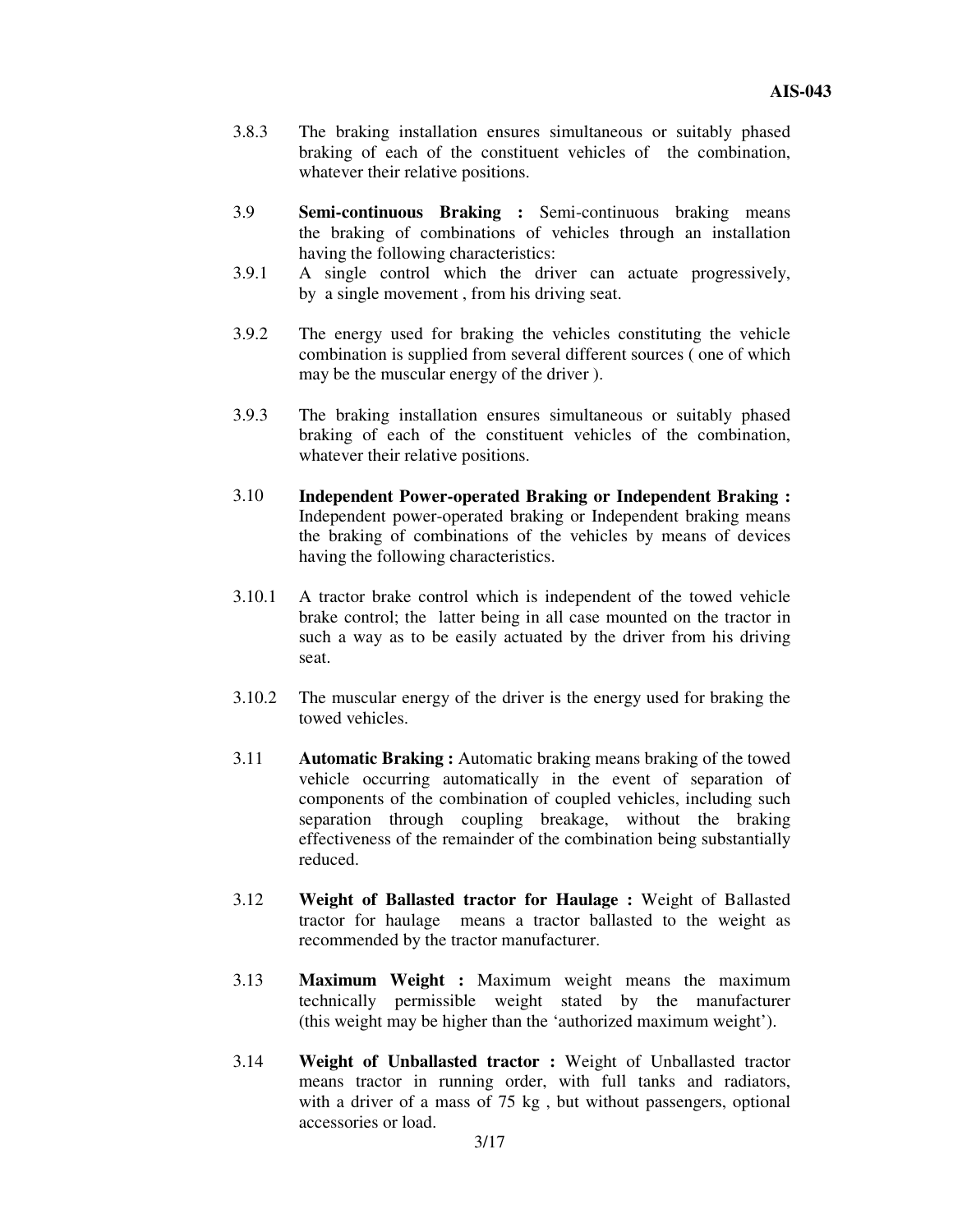- 3.15 **Transport Trailer :** Any transport vehicle for agricultural or forestry use and which by design is suitable and intended by the manufacturer to be towed by a agricultural tractor.
- 3.16 **Inertia Braking System :** Inertia braking system means a braking system in which the energy necessary to produce the braking force arises from the approach of the trailer to its towing vehicle.
- 3.17 **Service Braking System :** The primary braking system used for stopping and holding the tractors and trailers during normal driving.
- 3.18 **Parking Brake System :** A system used to hold a stopped tractor and trailer in a stationary position on an incline of at least 7 degrees in the fully laden condition (GCW).
- **4.0 Categories of Agricultural Trailers :** For the purpose of this standard Agricultural trailers can be classified into the following Categories:

| Category R1 | : Single axle trailer whose GVW does not exceed  |
|-------------|--------------------------------------------------|
|             | $3.0$ tons.                                      |
| Category R2 | : Single axle trailer whose GVW exceeds 3.0 tons |
|             | and does not exceed 5 tons.                      |
| Category R3 | : Any double axle trailer whose GVW does not     |
|             | exceed 10 tons.                                  |
| Category R4 | : Any double axle or multiaxle trailer whose GVW |
|             | exceeds 10 tons.                                 |

**5.0 General requirements of the Braking System :** The braking system shall be so designed and installed as to enable the vehicles in normal use to comply with the under mentioned requirements .

> In particular , the braking system shall be so designed and installed as to resist corrosion and the effects of aging during service , which could lead to a sudden loss of braking efficiency.

> The braking equipment of a vehicle shall be composed of the service braking system, the parking braking system, and when required for the power braking system. The service, parking and the automatic braking system may have common components.

> Wear on the brakes shall be compensated by means of a system of manual or automatic adjustment. In addition , the controls and the parts of the transmissions and of the brakes shall possess a reserve of travel and perhaps a suitable adjustment device such that, when the brakes become heated or the brake linings have sustained a certain degree of wear, braking is ensured without an immediate adjustment being necessary.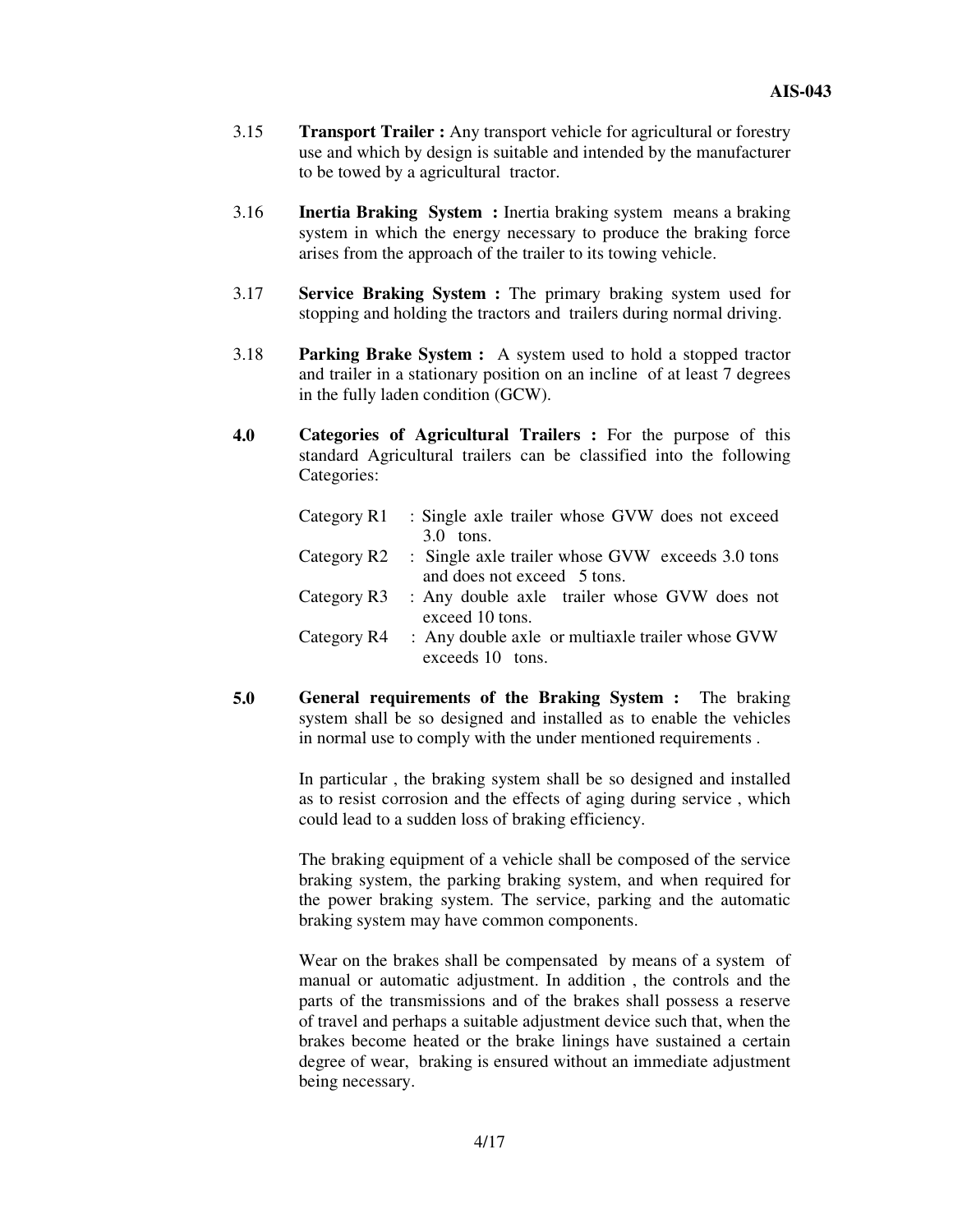- 5.1 **Service Braking System :** The service braking system shall make it possible to control the movement of the vehicle and to halt it safely and effectively. This shall not be applicable for the Inertia Overrun braking system.
- 5.2 **Parking Braking System :** The parking braking system shall enable the tractor and/or the tractor and trailer combination to be held in the locked position with a suitable device. The parking braking system provided on the trailer shall be so designed that it shall be operated externally from the trailer.
- 5.3 **Inertia Braking System :** The transmission of force from the coupling head to the trailer brakes shall be effected either by rod linkage or by one or more fluid circuits. Part of the transmission may, however, be formed by a sheathed cable ( Bowden cable ) chains or a wire rope.

All bolts at joints shall be adequately secured. In addition, these joints shall be either self-lubricating or readily accessible for lubrication.

Inertia braking systems shall be so arranged that even when the full travel is used damage by excessive forces in the transmission or the brakes is avoided. Any device (stress limiter ) used to this end shall not reduce the braking force below the prescribed level. Stress limiters may either be a component of the inertia braking system or of the wheel brakes.

Inertia braking systems shall be so arranged that where maximum extended travel on the coupling head is used , no part of the transmission seizes, undergoes permanent distortion or breaks. This shall be checked by uncoupling the end of the transmission from the brake control levers.

Vertical static loads and dynamic vertical loads at the coupling head have to be taken into consideration when designing the braking system.

The inertia braking system shall permit the trailer to be reversed together with the towing vehicle. A separate reversing lock shall be provided which may be operated manually during the reversing motion.

5.4 **Power Braking System :** The braking system provided on category R4 type agricultural trailers and their towing tractors shall be fitted with an efficient power braking system such as pneumatic , hydraulic, air over hydraulic or any other system which meets the requirements specified in the standard.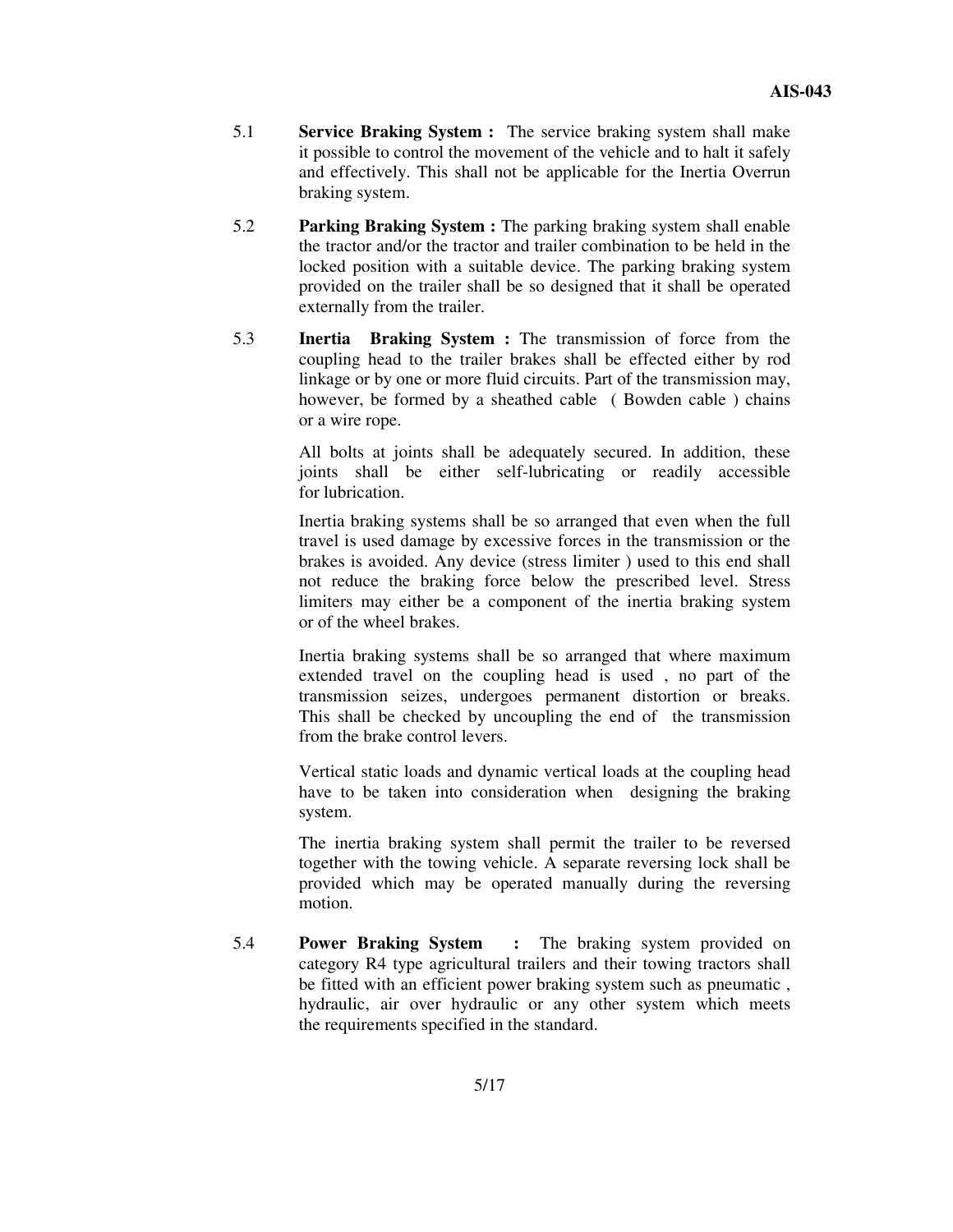- **6.0 General Test Conditions :** The brake performance test on the tractor trailer combination shall be done under the following conditions :
- 6.1 The brake test shall be carried out on a dry surface , with a minimum coefficient of adhesion equal to 0.8 .
- 6.2 The longitudinal gradient of the test track shall not be more than 1 percent .
- 6.3 The test shall be performed with the wind velocity less than 3 m/s in any direction.
- 6.4 The inflation pressure of tyres shall be as recommended by the tractor /trailer manufacturer.
- 6.5 The brake system and relevant pedal linkages shall be adjusted properly before the commencement of the test. The tractor/trailer manufacturer shall ensure uniform adjustment of the brakes before offering for tests if the service braking system is provided with independent left side and right side operating controls , the same shall be latched together before the commencement of the tests.
- 6.6 The trailer shall be loaded as per the recommendation of the tractor/trailer manufacturer .The loads shall be distributed equally among the wheels of the trailer whose construction should be as per the recommendations laid down in IS : 8213
- 6.7 The bedding–in of the liner may be done by the tractor/trailer manufacturer before it is offered for test.
- 6.8 The tests shall be carried out at the speeds prescribed for the test according to the category of the trailer. Where the combination of a trailer is so constructed that 90% of it's maximum speed is lower than that prescribed for a test , the test shall be performed at 90% of the maximum speed of the combination as indicated in the clause 8.0 of the Standard. The performance required shall be carried out in the fully laden condition (GCW).
- 6.9 During the test the force applied to the brake control in order to obtain the prescribed performance shall not exceed the maximum laid down for the category of the trailer.
- 6.10 The drum or disc temperature shall be less than  $100^{\circ}$ C before each test .
- 6.11 The Stopping distance shall be recorded for every test using standard instruments like Correvit, etc.,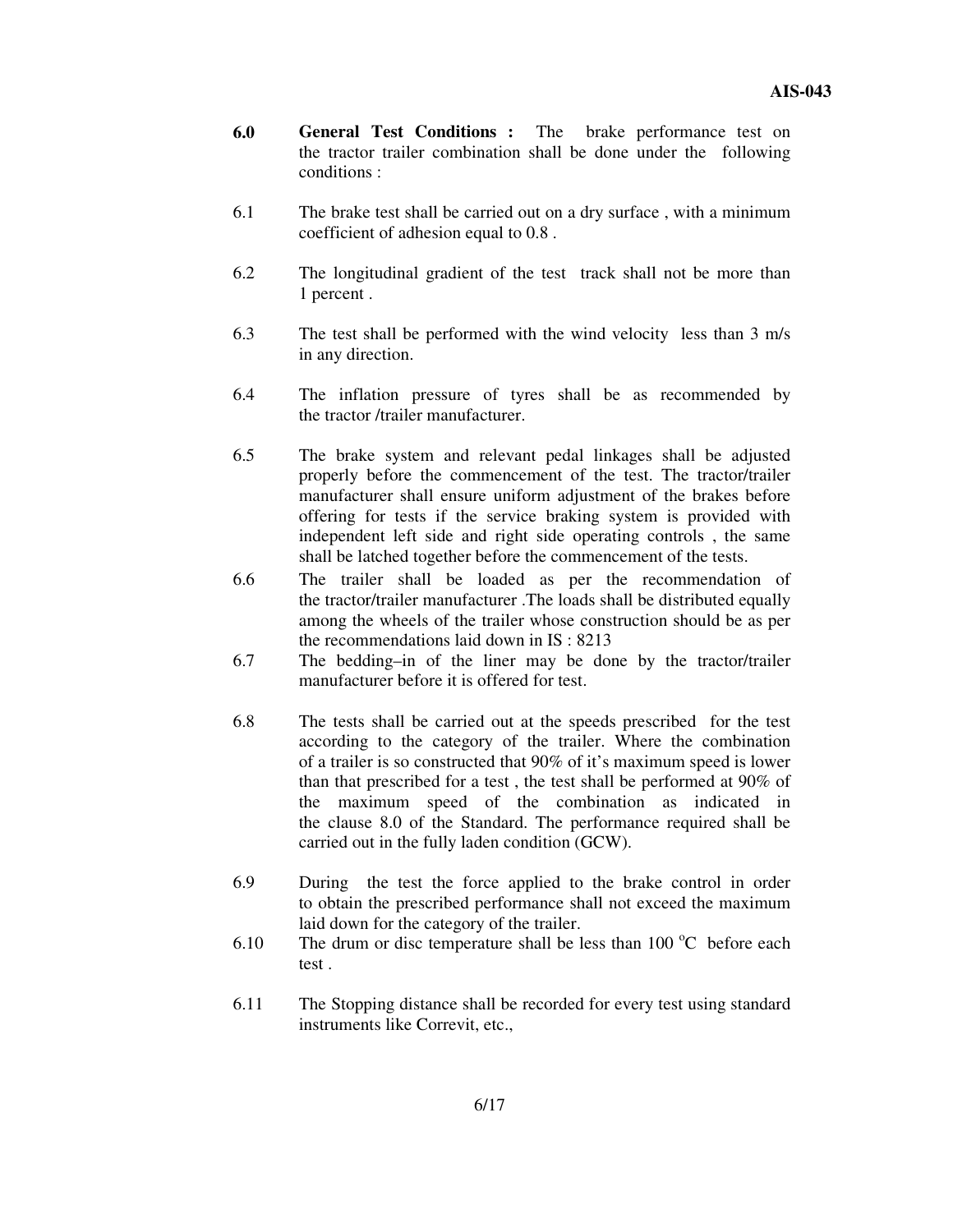- 6.12 The prescribed performance shall be obtained without the locking of the wheels and without the combination going out of the lane with width equal to one and half times that of the trailer and without jackknifing. However, wheel locking towards the end of the stop may be permitted.
- 6.13 The service brake test on the tractor and trailer combination shall be conducted at least three times to ensure consistency within 5% of the observed results.
- 6.14 The parking brake test on the trailer and the combination of tractor and trailer shall be conducted once both on the up and down gradient.
- 6.15 The general behavior of the combination of tractor and trailer during braking shall be reported.
- 6.16 The tractor to which the trailer under test is to be hitched should be ballasted as per the recommendations of the tractor manufacturers for haulage.
- **7.0 Braking System Requirements on Agricultural Trailers :** The minimum requirements of the braking system according the category of the trailer as defined in Clause No.4.0, are as indicated in the following Table :

| <b>Trailer Category</b>                    | <b>Requirements of Braking System</b>                                                                                                                   |
|--------------------------------------------|---------------------------------------------------------------------------------------------------------------------------------------------------------|
| Category R1                                | - Service Braking System is not compulsory.<br>- Parking Brakes are compulsory.                                                                         |
| Category R <sub>2</sub> and<br>Category R3 | - Service braking system is compulsory and<br>shall at least be of the inertia over-run type.<br>Parking Brakes are compulsory.                         |
| Category R4                                | - Service brake is compulsory and shall at<br>least be any of the pneumatic / hydraulic<br>/coupled power brake type.<br>Parking brakes are compulsory. |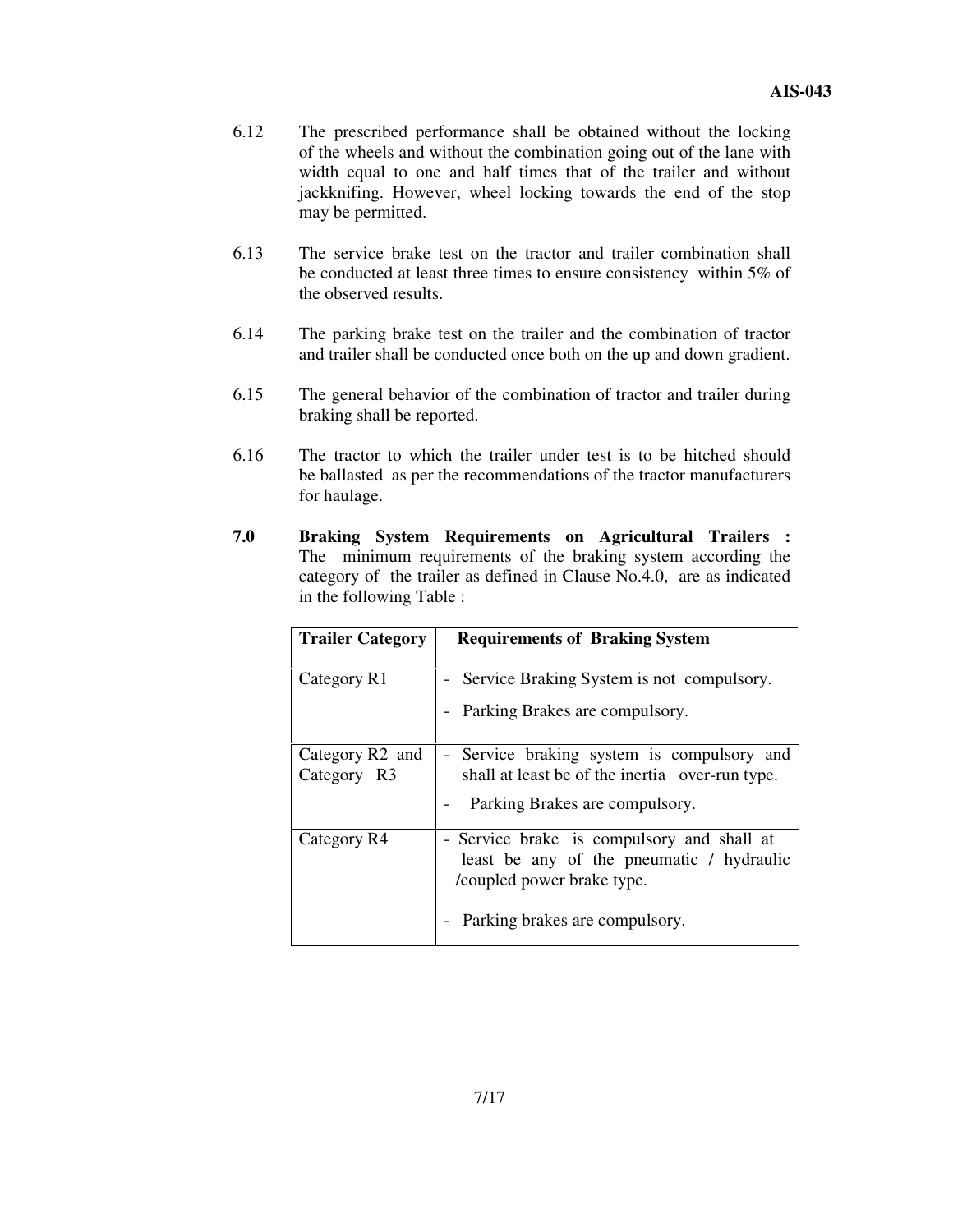| Category of<br>trailers                        | <b>Service Brakes</b>                                                                | <b>Parking Brakes</b>                        |
|------------------------------------------------|--------------------------------------------------------------------------------------|----------------------------------------------|
| R1, R2<br>&<br>R <sub>3</sub> , R <sub>4</sub> | Stopping distance<br>$S \le 0.30 V + V^2 / 63.5$<br>Where Test Speed<br>$V=20$ km/h. | To hold on 12 $\%$ up or<br>down gradient.   |
|                                                | Control force in<br>newtons, $F \le 600$ N.                                          | Control force in<br>newtons, $F \leq 400$ N. |

#### **8.0 Braking Performances requirements for Agricultural Tractor and Trailers combination :**

#### **9.0 INTERPRETATION OF THE TEST RESULTS :**

Three Service brake performance tests shall be carried out and the average performance shall be reported.

Stopping distance measured shall be corrected to the condition of specified initial speed by the following formula:

$$
Sc = (Sm - 0.1 Vm) X (Vs/Vm)2 + 0.1 Vs
$$

Where

 $Sc = stopping distance corrected to condition of specified speed (m),$ 

 $Vs = Specificd initial speed (km/h),$ 

Vm = measured initial speed (km/h) and

 $Sm =$  measured stopping distance  $(m)$ .

After correcting the stopping distance to the specified initial speed of test the results of the three tests shall be averaged and reported.

## **10.0 TECHNICAL SPECIFICATIONS TO BE SUBMITTED BY THE TRAILER MANUFACTURER :**

The details are as given at Annexure I.

### **11.0 TEST REPORT:**

The results of all the tests conducted shall be reported in the form of a test report.

The report shall also contain information regarding the specification and details of the tractor that was used for the test.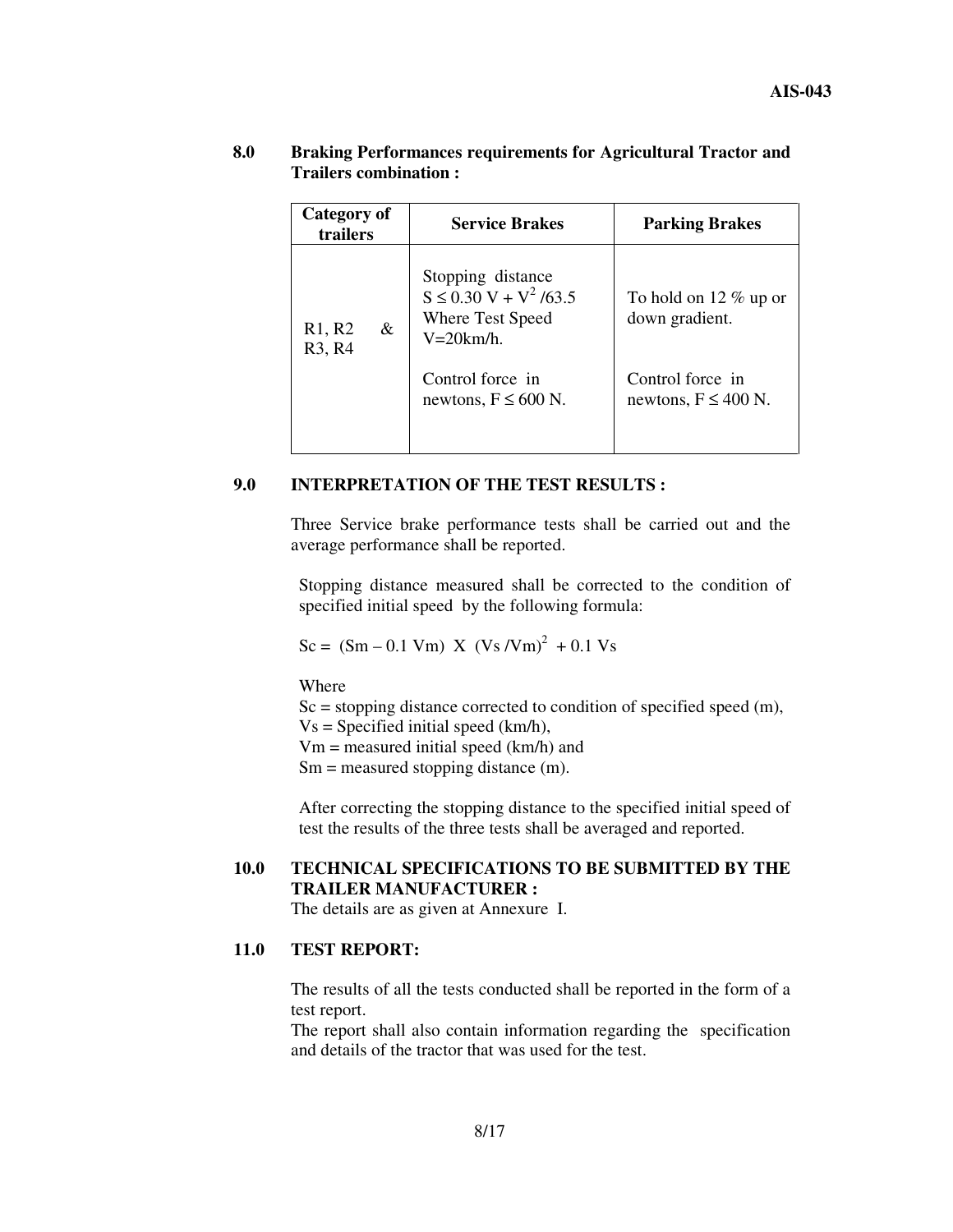## **ANNEXURE I**

#### ( See 10.0)

# **Technical Specifications to be submitted by the Trailer Manufacturer**

**1.0 Name and address of the trailer manufacturer :**

#### **2.0 Contact details :**

- 2.1 Name of the contact person and designation :
- 2.2 Telephone number :
- 2.3 Fax Number :
- 2.4 E mail :
- **3.0 Trailer specifications :**
- 3.1 Type of trailer ( semi –trailer / full- trailer ) :
- 3.2 Number of axles ( single / double /Other) :

# **4.0 Description of the Service braking system :**<br>4.1.1 **Make and Country of origin (If imported)**

- Make and Country of origin (If imported)
- 4.1.2 Type ( Inertia over-run/Mechanical/Hydraulic/Pneumatic/air assisted/vacuum assisted/others)
- 4.1.3 Control system & braking wheel
- 4.1.4 Schematic layout of the trailer braking system

#### **5.0 Brake lining or pad :**

- 5.1 Nominal Dimensions, mm (Length x Width x thickness)
- 5.1.1 Front wheel
- 5.1.2 Rear wheel
- 5.1.3 Others
- 5.2 Effective area per axle, cm²
- 5.2.1 Front axle
- 5.2.2 Rear axle
- 5.2.3 Others
- 5.3 Make, Country of origin (If imported) and material designation
- 5.3.1 Front wheel / axle
- 5.3.2 Rear wheel / axle
- 5.3.3 Others
- 5.3.4 Whether asbestos or asbestos-free

#### **6.0 Brake drum or disc :**

- 6.1 Front axle ( Disc / Drum )
- 6.1.1 Effective Diameter, mm
- 6.2 Rear axle ( Disc / drum )
- 6.2.1 Effective Diameter, mm
- 6.3 Other axle, if applicable (Disc / Drum )
- 6.3.1 Effective diameter, mm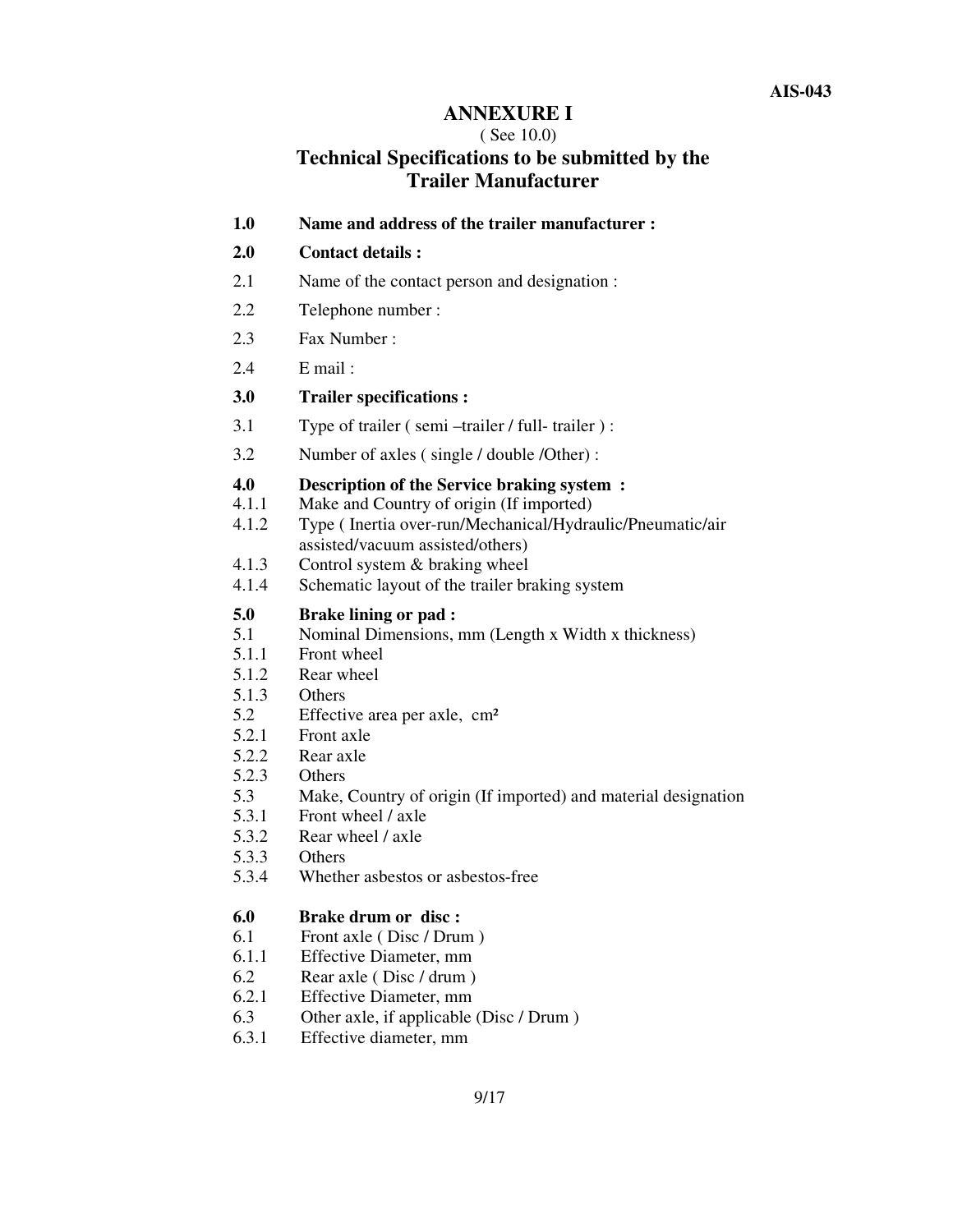| 7.0<br>7.1<br>7.2<br>7.3<br>7.4<br>7.5                                            | Master cylinder or brake valve (if provided):<br>Make and Country of origin (If imported)<br>Type<br>Inner diameter of the master cylinder, mm<br>Operating stroke, mm<br>Type of supply tank            |       |      |          |
|-----------------------------------------------------------------------------------|----------------------------------------------------------------------------------------------------------------------------------------------------------------------------------------------------------|-------|------|----------|
| 8.0<br>8.1<br>8.1.1<br>8.1.2<br>8.1.3<br>8.2<br>8.2.1<br>8.2.2<br>8.2.3           | Wheel cylinder / Wheel Chamber (if provided):<br>Diameter, mm<br>Front<br>Rear<br>Others<br>Type (single acting / double acting)<br>Front<br>Rear<br>Others                                              |       |      |          |
| 9.0<br>9.1<br>9.2<br>9.3<br>9.4                                                   | <b>Booster</b> (if provided):<br>Make and Country of origin (If imported)<br>Type<br>Boost ratio<br>Size of the booster, mm (diameter)                                                                   |       |      |          |
| <b>10.0</b><br>10.1<br>10.1.1<br>10.1.2<br>10.1.3<br>10.2<br>10.3<br>10.4<br>10.5 | Vacuum or Air assistance (if provided) :<br>Pressure, $kg/cm2$<br>Nominal<br>Cut in<br>Cut out<br>Type of vacuum pump or air compressor<br>Type of pressure regulator<br>No. of tanks<br>Tank Capacity 1 |       |      |          |
| 10.5.1<br>10.5.2<br>10.5.3<br>10.5.4                                              | Description<br>Tank 1<br>Tank 2<br>Tank 3<br>Tank 4                                                                                                                                                      |       |      | Capacity |
| 10.6                                                                              | <b>Brake Chamber</b>                                                                                                                                                                                     | Front | Rear | Parking  |
| 10.6.1                                                                            | Make and type                                                                                                                                                                                            |       |      |          |
| 10.6.2                                                                            | Size mm                                                                                                                                                                                                  |       |      |          |
| 10.6.3                                                                            | Inner diameter<br>mm                                                                                                                                                                                     |       |      |          |
| 10.6.4                                                                            | Stroke mm                                                                                                                                                                                                |       |      |          |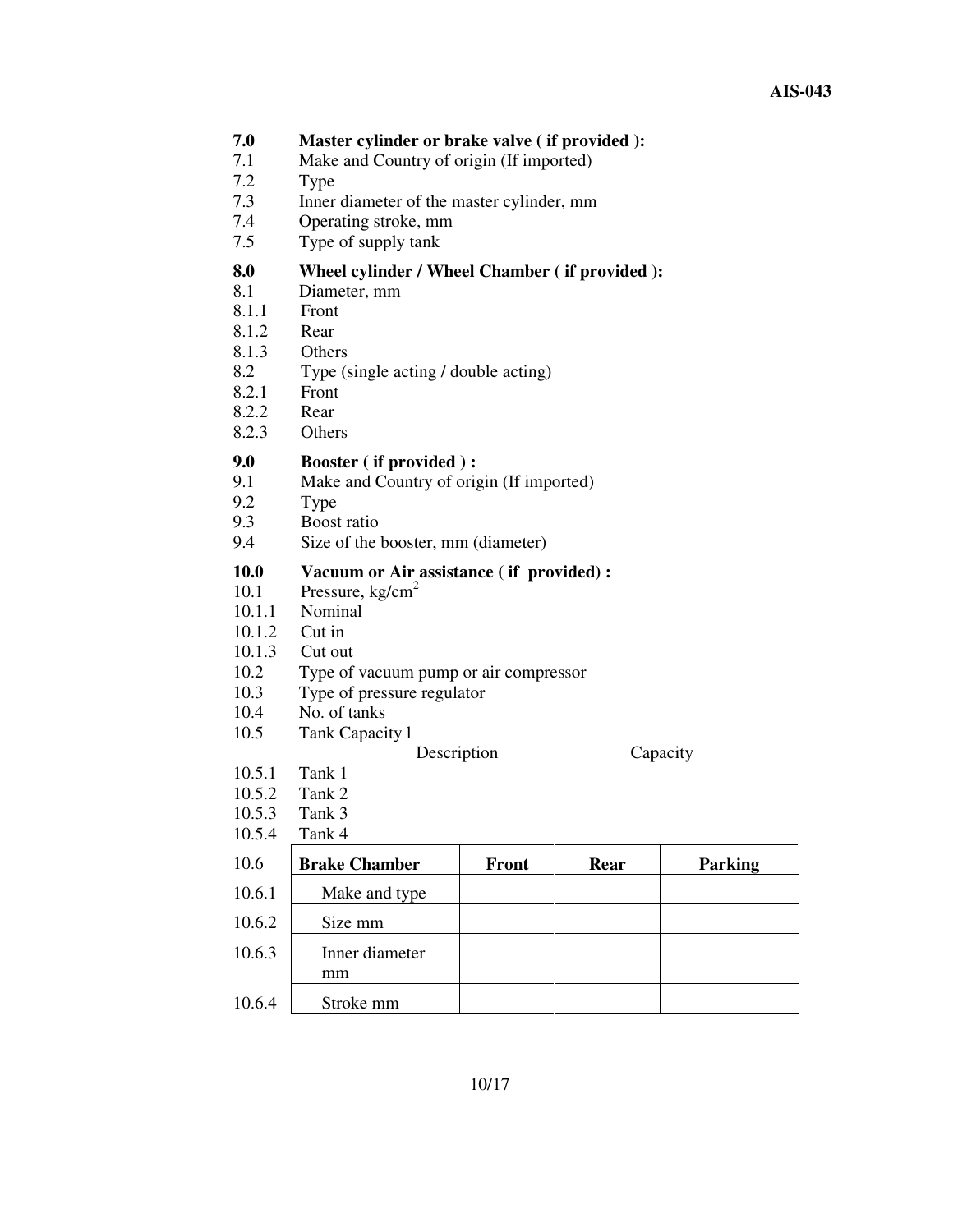### **11.0 Brake hose (if Hydraulic):**

- 11.1 Make, Country of origin (If imported) and Identification No.
- 11.2 Free Length of hoses
- 11.3 Thickness of lining (mm)
- 11.4 Nominal bore dia, mm
- 11.5 End fitting Type

# **12.0 Failure Warning device for braking :**<br>12.1 Type (Visual display/ audible/others)

- Type (Visual display/ audible/others)
- 12.2 Operation pressure kg/cm<sup>2</sup>/bar/kPa
- 12.3 Type of safety device

# **13.0 Parking brake :**

- Make and Country of origin (If imported)
- 13.2 Type (mechanical/spring brake)
- 13.3 Acting on Transmission/wheel
- 13.4 Control System & Braking wheel
- 13.5 Lining/pad
- 13.5.1 Name of producer :
- 13.5.2 Dimension mm
- 13.5.3 Area cm<sup>2</sup>
- 13.5.4 Material
- 13.6 Diameter of brake drum/disc mm
- **14.0 Secondary brake ( if provided ) :**
- 14.1 Type
- 14.2 Description

# **15.0 Additional retarding devices ( if fitted ) :**

- Type.
- 15.2 Description
- 15.3 Deceleration at 30 km/h, m/s<sup>2</sup>

# **16.0 Brake fluid :**

- Make and Country of origin (If imported)
- 16.2 Trade name
- 16.3 Specification/ grade as per Indian standard

## **17.0 Load distribution on the trailer :**

|             | Lade  | Unladen, kg | Unladen F/R ratio |
|-------------|-------|-------------|-------------------|
|             | n, kg |             |                   |
| Front axle  |       |             |                   |
| Rear axle   |       |             |                   |
| Other axles |       |             |                   |
| `otal       |       |             |                   |

## **18.0 Proportioning valve ( if fitted ) :**

- 18.1 Make and Country of origin (If imported)
- 18.2 Characteristics
- 18.3 Identification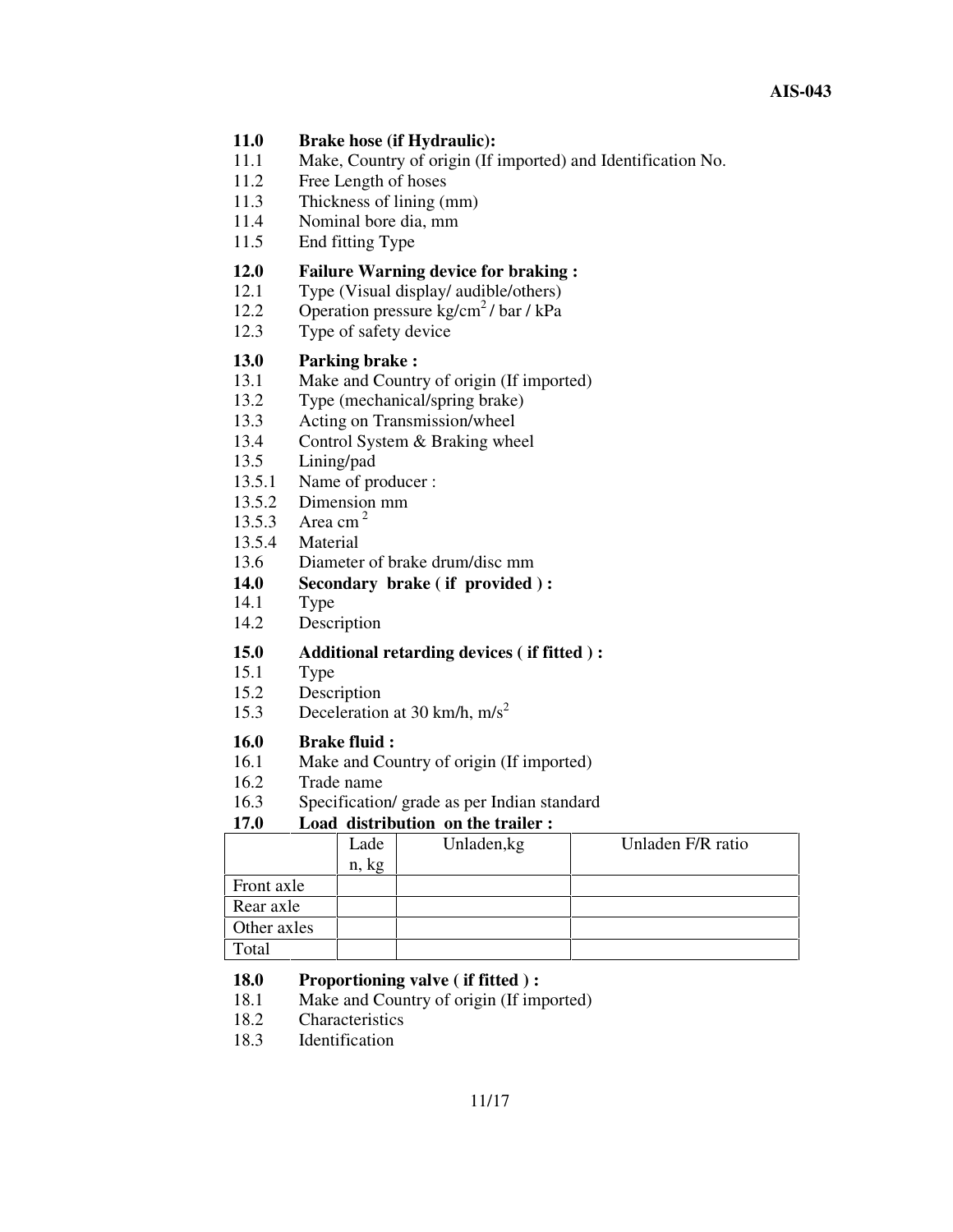- **19.0 Apportioning valve ( if fitted ) :**
- 19.1 Make and Country of origin (If imported)<br>19.2 Characteristics
- Characteristics
- 19.3 Identification

#### **20.0 Load sensing valve ( if fitted ) :**

- 20.1 Make and Country of origin (If imported)
- 20.2 Characteristics
- 20.3 Identification

# 21.0 **G valve** (**if fitted** ):<br>21.1 **Make and Country of**

- Make and Country of origin (If imported)
- 21.2 Characteristics
- 21.3 Identification

# **22.0 Other valves ( if fitted ) :**

- Function
- 22.2 Make and Country of origin (If imported)
- 22.3 Characteristics
- 22.4 Identification
- 23.0 Details of the agricultural tractor used for the test :
- 23.1 Make and Model:
- 23.2 Rated engine power , kW @rpm
- 23.3 Max speed of the tractor, km/h<br>23.4 Description of the tractor braking
- 23.4 Description of the tractor braking system :<br>23.5 Axle load distribution of the tractor :
- Axle load distribution of the tractor :

| Axle                     | Unladen weight, kg |
|--------------------------|--------------------|
| Front axle, normal       |                    |
| Rear axle, normal        |                    |
| Front axle, if ballasted |                    |
| Rear axle, if ballasted  |                    |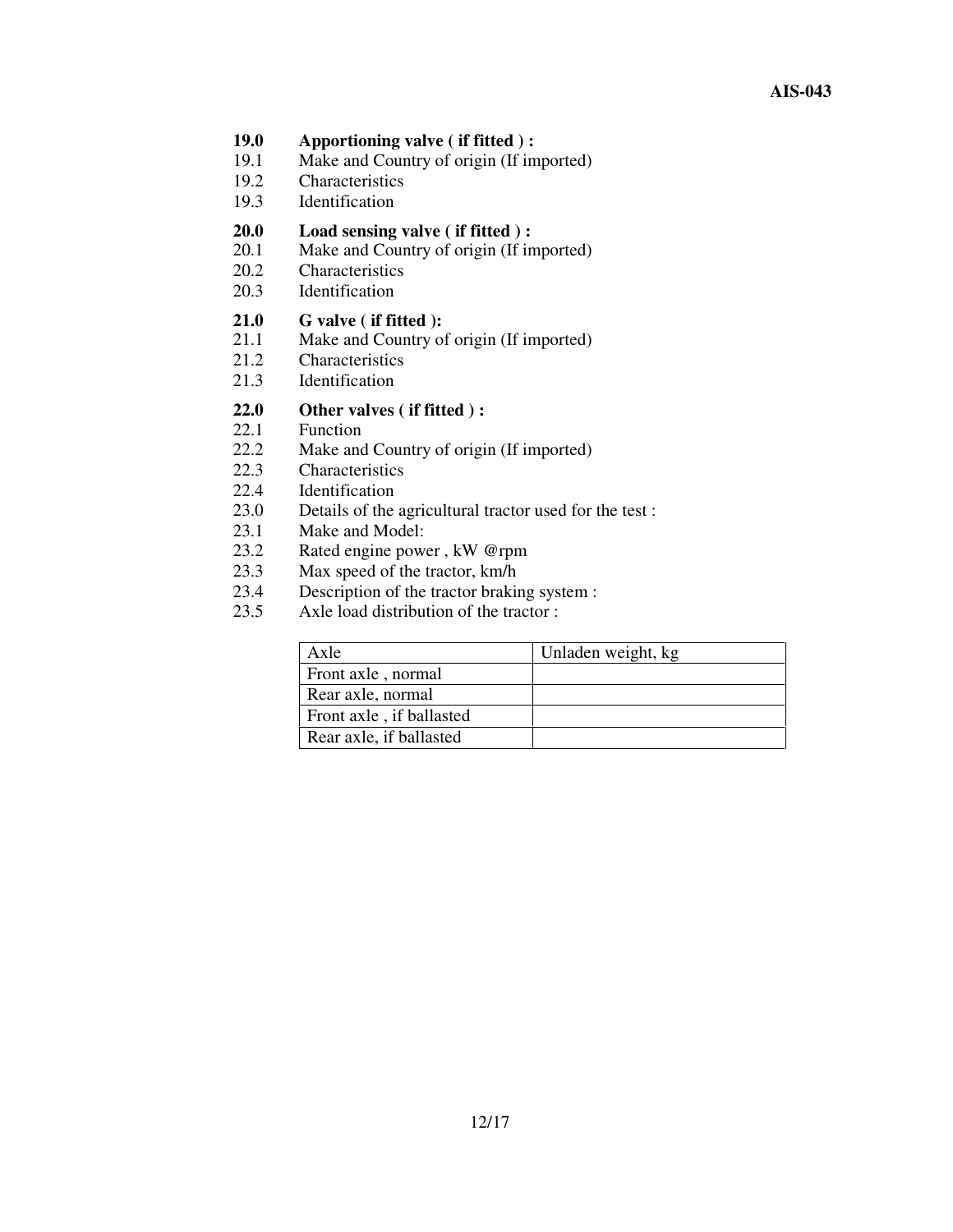| <b>Annexure II</b>             |  |
|--------------------------------|--|
| List of Members of the Panel * |  |

| 1. | Mr. B. Bhanot - Chairman      | <b>FAX</b> : $020 - 5434190$         |
|----|-------------------------------|--------------------------------------|
|    | Director                      | E-mail: $balraibh@nde.vsnl.net.in$   |
|    | ARAI                          |                                      |
|    | Post Box 832                  |                                      |
|    | <b>PUNE - 411 004</b>         |                                      |
| 2. | Mr. A. Akbar Badusha          | FAX : $020 - 5434190$                |
|    | <b>Sr. Assistant Director</b> | E-mail: badusha.apx@araiindia.com    |
|    | ARAI                          |                                      |
|    | Post Box 832                  |                                      |
|    | <b>PUNE - 411 004</b>         |                                      |
|    |                               |                                      |
| 3. | Mr. S. C. Jain , Director     | $\textbf{FAX}: 07564 - 34743$        |
|    | <b>Central Farm Machenary</b> |                                      |
|    | Training & Testing Institute, |                                      |
|    | (CFMTTI)                      |                                      |
|    | Tractor Nagar,                |                                      |
|    | P.O.BUDNI (M.P.) - 466 445    |                                      |
| 4. | Mr. T. C. Gopalan, Chairman   | FAX : 011-3324525                    |
|    | <b>Technical Committee</b>    | E-mail: gopalantc@rediffmail.com     |
|    | <b>Tractor Manufacturers</b>  |                                      |
|    | Association                   |                                      |
|    | 204, Ansal Bhavan,            |                                      |
|    | Kasturba Gandhi Marg,         |                                      |
|    | <b>NEW DELHI-110 001</b>      |                                      |
| 5. | Mr. K. Kannabiran,            | 044-6257010 / 6257844<br>FAX :       |
|    | Manager (R&D)                 | E-mail:                              |
|    | <b>BRAKES INDIA LTD.</b>      | kannabirank@bipadi.brakesindia.co.in |
|    | Padi,                         |                                      |
|    | <b>CHENNAI - 600 050</b>      |                                      |
| 6. | Mr. G. Venkataramanan         | $FAX : 020-7473017$                  |
|    | Sr. Divisional Manager,       | E-mail:                              |
|    | (R&D)                         | gvenkataramanan@tempoindia.com       |
|    | Bajaj Tempo Ltd.              |                                      |
|    | Mumbai - Pune Road, Akurdi    |                                      |
|    | <b>PUNE - 411 035</b>         |                                      |
| 7. | Mr. S. K. Seam                | <b>FAX</b> : 0129-5233233/5238801    |
|    | Head –Product Design &        | E-mail: skseam@eicher.co.in          |
|    | <b>Services</b>               |                                      |
|    | Eicher Tractors Ltd.          |                                      |
|    | Eicher Tractors Engg. Centre  |                                      |
|    | 59, NIT,                      |                                      |
|    | <b>FARIDABAD - 121 001</b>    |                                      |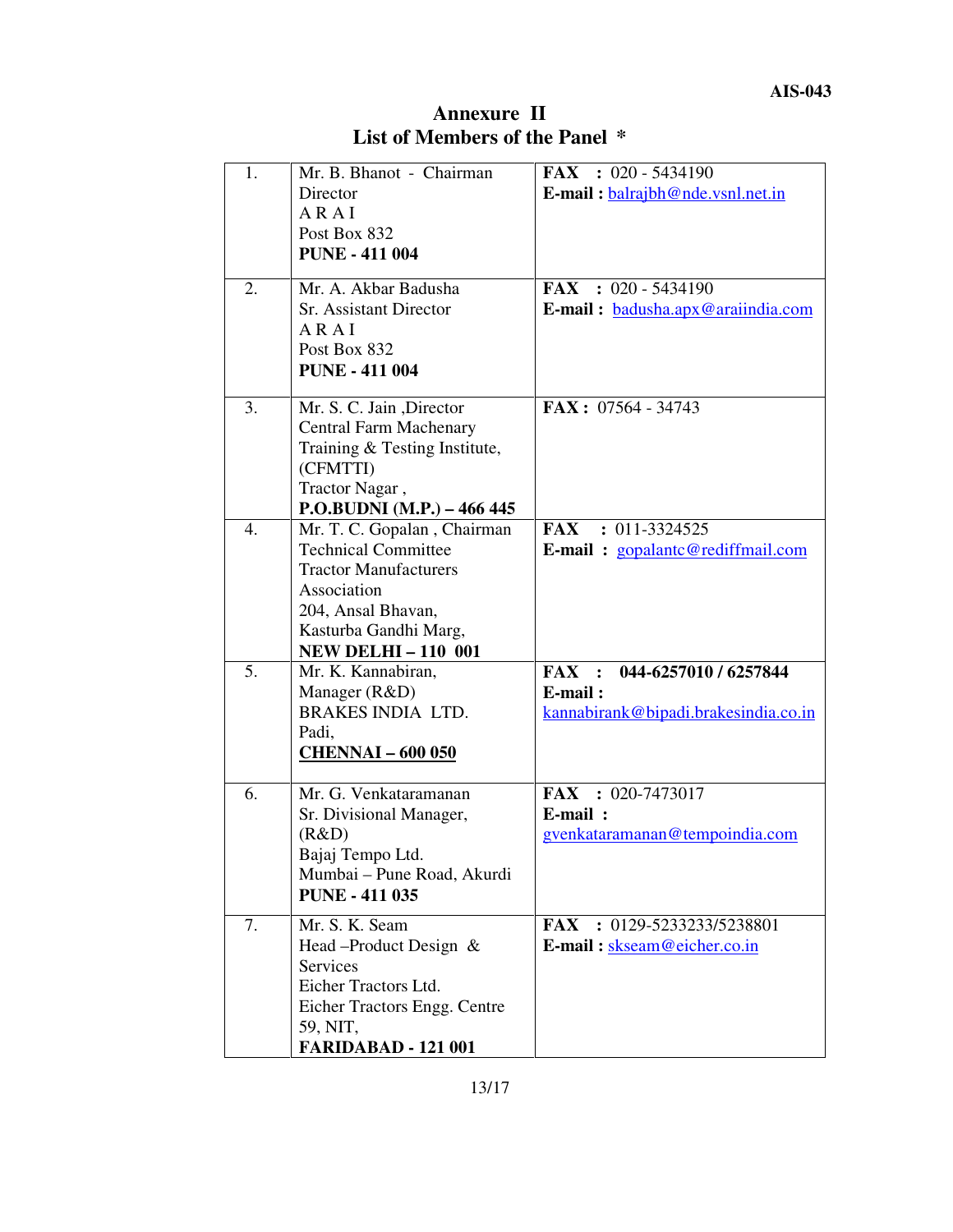| 8.<br>9. | Mr. Suresh Gopal<br>Manager - Projects, Testing<br>Eicher Tractors Ltd.<br>Eicher Tractors Engg. Centre<br>59, NIT,<br><b>FARIDABAD - 121 001</b><br>Mr. N.L. K. Malhotra<br>HEAD - Vehicle Design<br>R&D Centre<br>Escorts Ltd.<br>15/5 Mathura Road | FAX : 0129-5233233/5238801<br>E-mail: $sgonal@eicher.co.in$<br>FAX : 0129-5275979/5277701<br>E-mail: malhotran@escorts.co.in |
|----------|-------------------------------------------------------------------------------------------------------------------------------------------------------------------------------------------------------------------------------------------------------|------------------------------------------------------------------------------------------------------------------------------|
| 10.      | <b>FARIDABAD - 121 003</b><br>Mr. Om Prakash<br>Joint General Manager, (R &<br>D)<br>HMT LTD.<br>Dist. Panchkula<br><b>PINJORE - 134 101</b>                                                                                                          | $FAX : 0171 - 5264114$<br>E-mail: hmtr&d@glide.net.in                                                                        |
| 11.      | Mr. A. K. Modgil,<br>Sr. General Manager (R&D)<br><b>International Tractors Ltd.</b><br>Village Chak Gujran<br>Jalandhar Road<br>Hoshiarpur (Punjab)<br>P.O. PIPLANWALA - 146<br>002                                                                  | FAX : 01882-260062/260730<br>E-mail: sonalikatractor@yahoo.com                                                               |
| 12.      | Mr. N. S. Ghuman<br><b>Assistant General Manager</b><br>(Marketing Services)<br>L & T John Deere Ltd.<br>Gat. Number 106 to 107, 271<br>to 291<br>Off Pune-Nagar Road,<br>Sanaswadi, Taluka Shirur,<br><b>DIST. PUNE - 412 208</b>                    | <b>FAX</b><br>: 020-4022837/4022838<br>E-mail:<br>ghumannarinder@johndeere.com                                               |
| 13.      | Mr. Y.A. Patel<br>Dy. Manger (R&D)<br>Mahindra Gujarat Tractor Ltd.<br>Near Vishwamitri Rly<br>overbridge<br><b>VADODARA-390011</b>                                                                                                                   | $: 0265 - 338156$<br><b>FAX</b><br>E-mail: $r@dg$ a.rediffmail.com                                                           |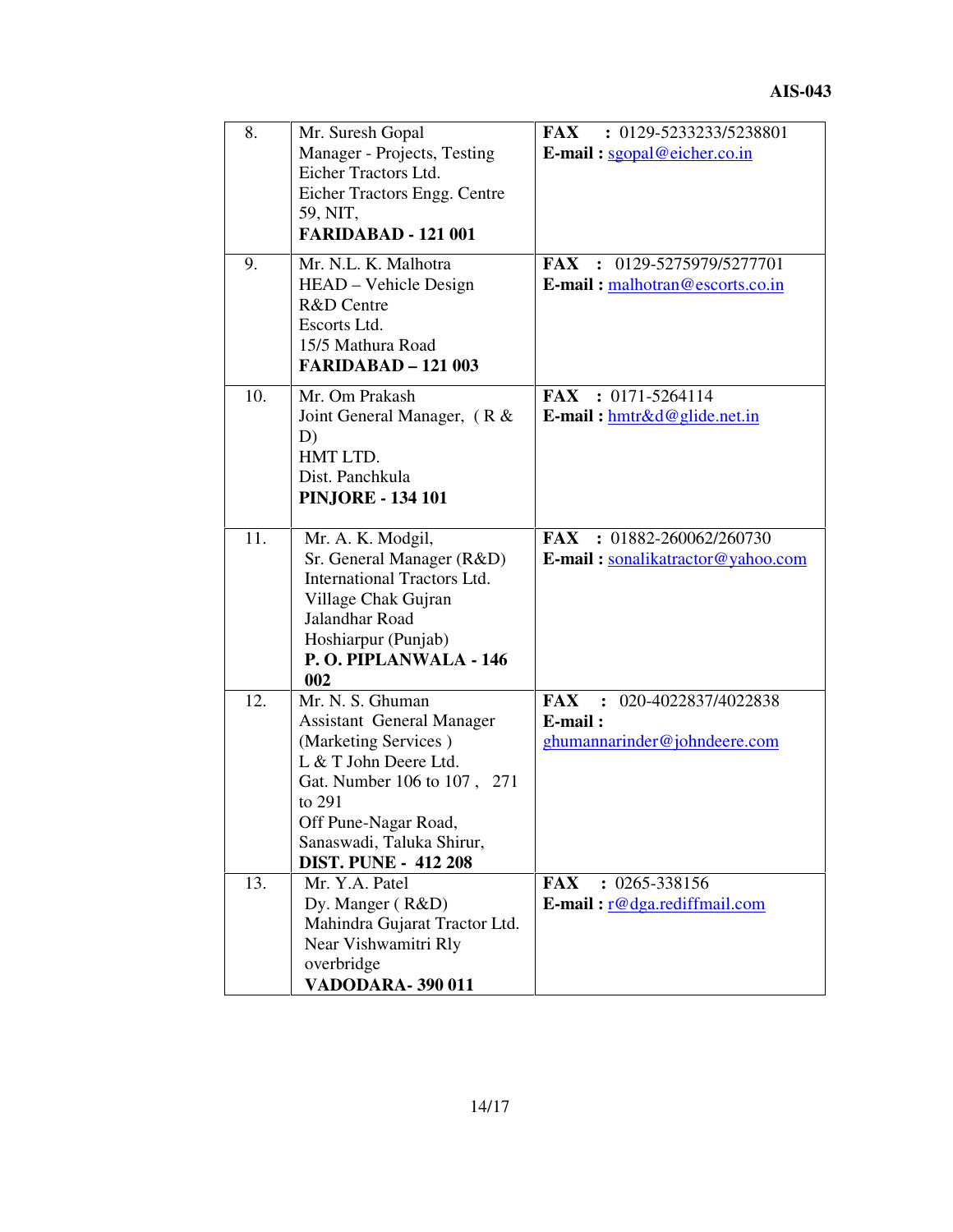| 14. | Mr. Devraj Krishnan                | FAX : 022-8871428/8868131                    |
|-----|------------------------------------|----------------------------------------------|
|     | General Manager (R & D)            | E-mail: dkrishnann@mahindra-                 |
|     | &                                  | fes.com                                      |
|     | Mr. R. Krishnamoorthy              | krishnandevaraj@mahindra.co.in               |
|     | Sr. Manager ( $R & D$ )            | krishnamoorthy.r@mahindra.com                |
|     | Mahindra & Mahindra Ltd.           |                                              |
|     | (R&D Tractor Division)             |                                              |
|     | GATE No. 3, Engine Pu Bldg         |                                              |
|     | Akurli Road, Kandivali (E)         |                                              |
|     | <b>MUMBAI - 400 101</b>            |                                              |
|     |                                    |                                              |
| 15. | Mr. Sanjeev Arora                  | FAX: $0120-4478097/4568503$                  |
|     | Sr. Manager - Design & Engg.       | <b>E-mail:</b> $\arccos 2$ enewholland.com & |
|     | $\&$                               |                                              |
|     | Mr. Saurabh Dalela                 | sdalela@newholland.com                       |
|     | Manager - Testing, Design &        |                                              |
|     | Engg.                              |                                              |
|     | New Holland Tractors (India)       |                                              |
|     | Pvt. Ltd.                          |                                              |
|     | Plot No. 3, Udyog Kendra           |                                              |
|     | <b>GREATER NOIDA - 201 306</b>     |                                              |
| 16. | Mr. R. K. Manrao                   | FAX : 0172-256142/271307                     |
|     | Vice President $(R & D)$           | E-mail:                                      |
|     | $\&$                               | manrao@swarajenterprise.com                  |
|     | Mr. Anand Swarup                   |                                              |
|     | Sr. Manager $(R & D)$              | $\&$                                         |
|     | Punjab Tractors Ltd.               |                                              |
|     | Swaraj R & D Complex,              | aswarup@swrajenterprise.com                  |
|     | A 29-E, Industrial Area            |                                              |
|     | Phase VII,                         |                                              |
|     | Sahibzada Ajit Singh Nagar         | std.rnd@swarajenterprise.com                 |
|     | <b>MOHALI - 160 055</b>            |                                              |
| 17. | Mr. R. P. Vasudevan                | : 04172-44981/46330/46332<br>FAX             |
|     | General Manager (R&D)              | E-mail:                                      |
|     | Same Greaves Tractors Ltd.         |                                              |
|     | 72 M, Sipcot Industrial            | rp.vasudevan@samegreaves.com                 |
|     | Comples                            |                                              |
|     | <b>RANIPET - 632 403</b>           |                                              |
| 18. | Mr. S. Lakshmipathy                | <b>FAX</b><br>044 - 5375690<br>$\mathbf{r}$  |
|     | Principal Member (R&D)             | E-mail: $slp@tafe.co.in$                     |
|     | <b>Tractors And Farm Equipment</b> |                                              |
|     | Ltd.                               |                                              |
|     | <b>Huzur Gardens</b>               |                                              |
|     | Sembiam                            |                                              |
|     | <b>CHENNAI - 600 011</b>           |                                              |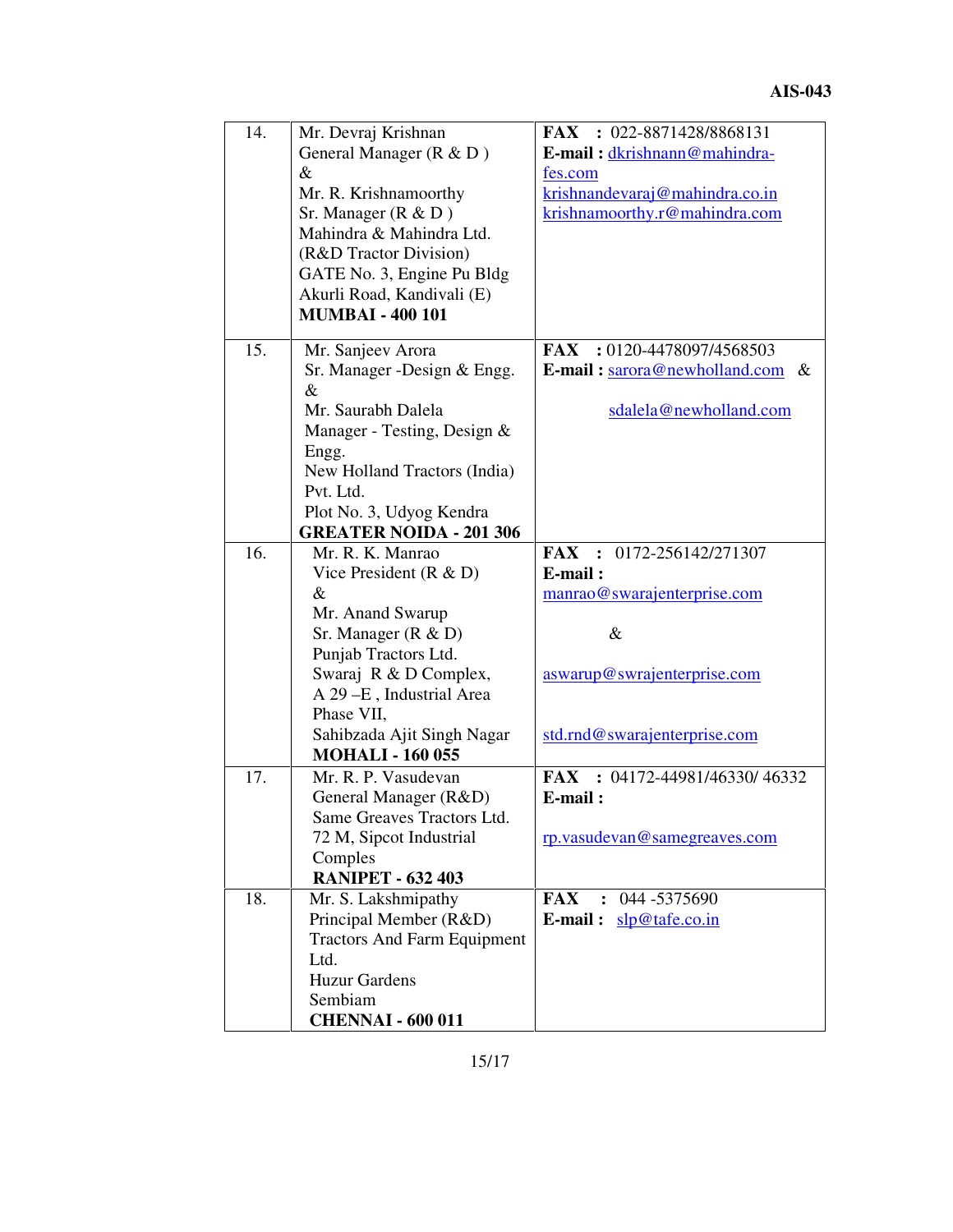| 19. | Mr. G.N. Suveer            | $FAX : 080-8510221$                 |
|-----|----------------------------|-------------------------------------|
|     | <b>Technical Expert</b>    | <b>E-mail:</b> $s$ uveer@vttlng.com |
|     | VST Tillers Tractors LTD.  |                                     |
|     | Mahadevapura P.O.          |                                     |
|     | <b>BANGALORE - 560 048</b> |                                     |

\* At the time of formulation of this Automotive Industry Standard (AIS)